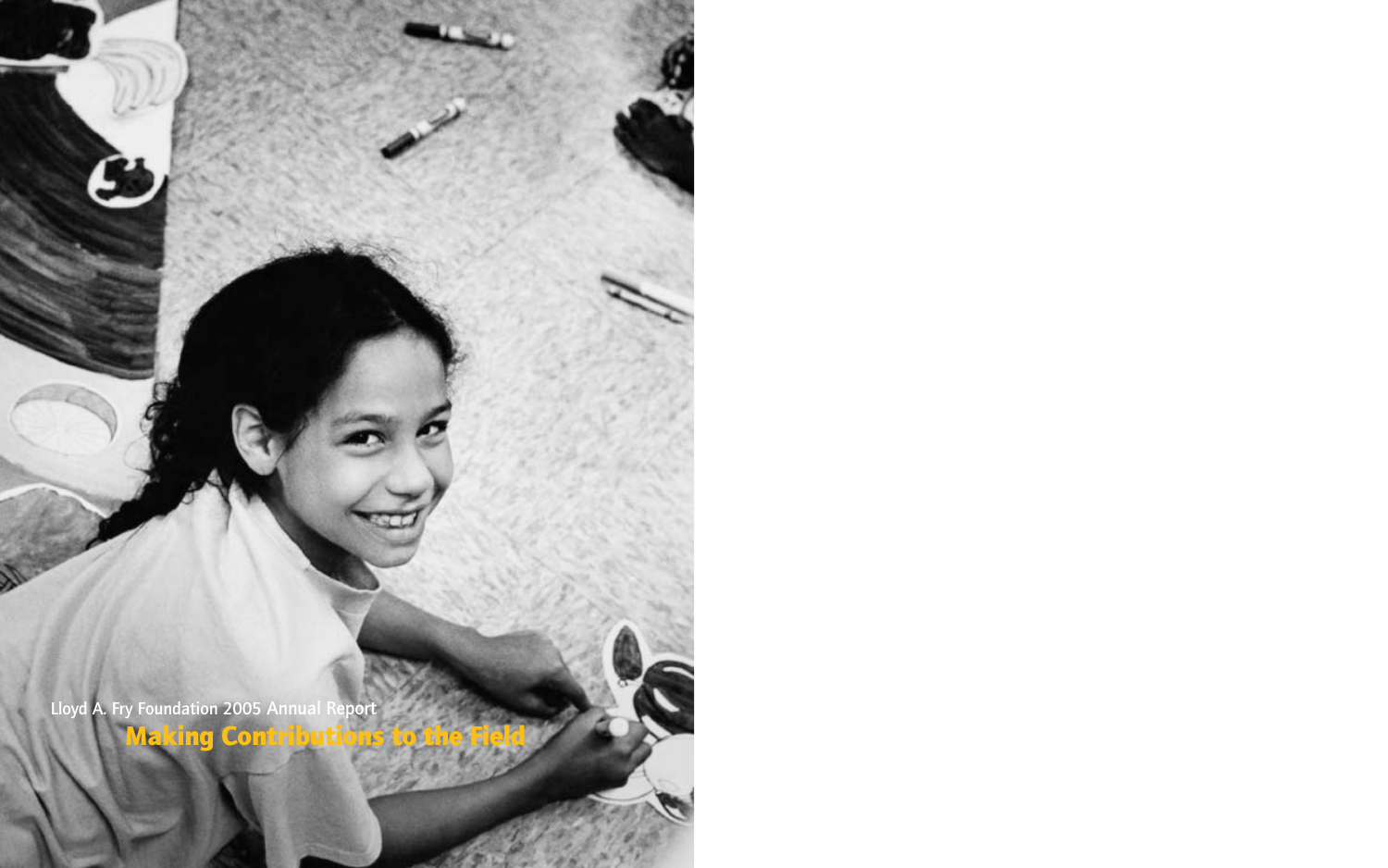#### About the Foundation

In 1933 Lloyd A. Fry founded the Lloyd A. Fry Roofing Company on the Southwest Side of Chicago. During the next five decades, the company grew to become the world's largest manufacturer of asphalt roofing and allied products, with nearly 5,000 dedicated employees in manufacturing facilities nationwide. The company was sold to Owens-Corning Fiberglass Corporation in 1977. In large part, the proceeds from the sale of the company now serve as the endowment of the Lloyd A. Fry Foundation. The Foundation has been addressing the needs of the Chicago community since 1983.

### Table of Contents

- 2 Message from the Chairman
- 3 Message from the Executive Director
- 14 Grant Highlights
- 22 Urban Leadership Awards
- 24 High School Initiative
- 30 2005 Grants
- 36 Independent Auditor's Report
- 42 Grantmaking Programs
- 43 Grant Application Procedures
- 44 Board of Directors and Staff



# Mission

The Lloyd A. Fry Foundation supports organizations with the strength and commitment to address persistent problems of urban Chicago resulting from poverty, violence, ignorance, and despair. We seek to build the capacity of individuals and the systems that serve them. Our vision is a Chicago that offers education, prosperity, and hope for all.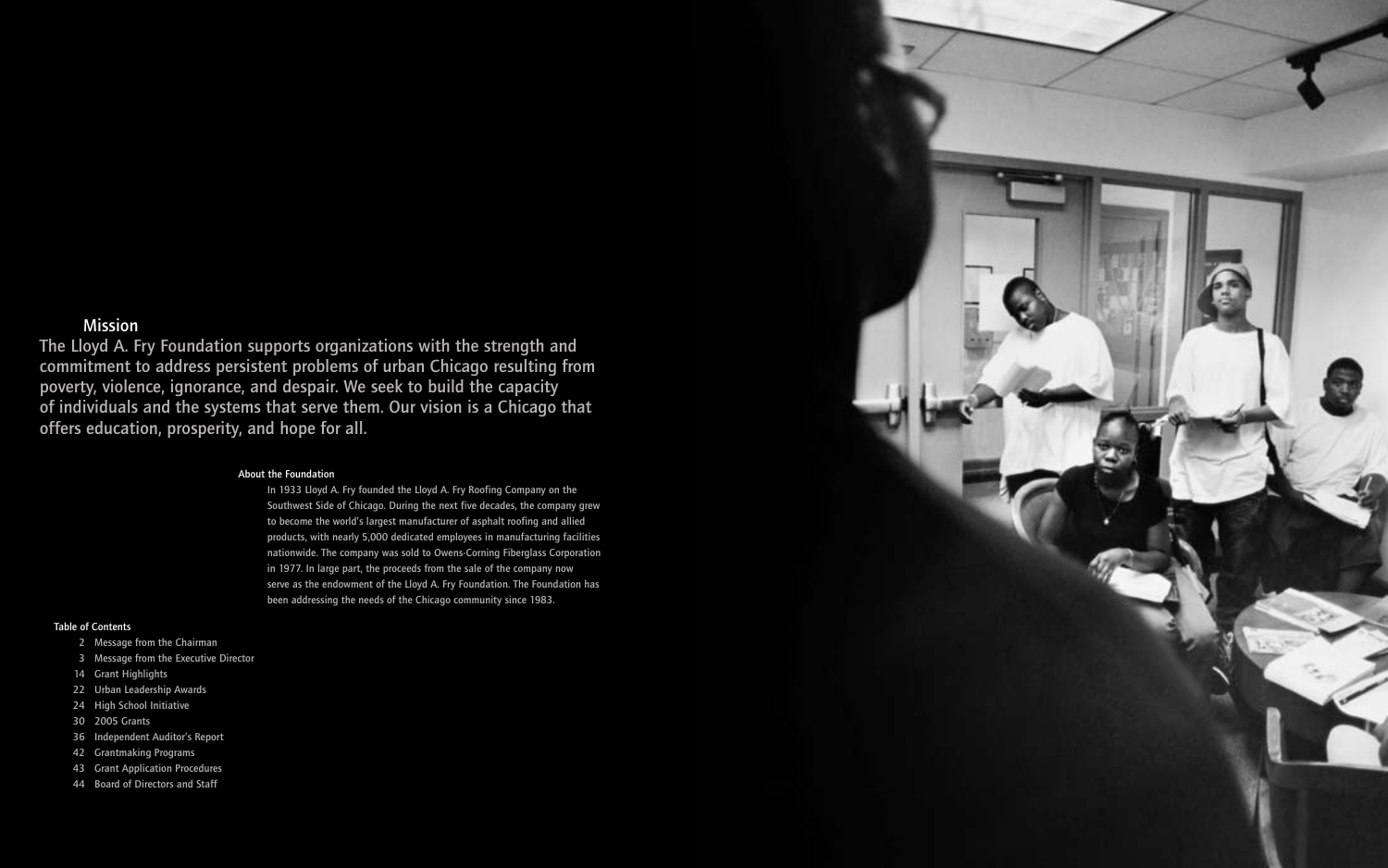#### **Message from the Executive Director**

Fry Foundation grantees are among the most important institutions in Chicago. Reaching out to our city's vulnerable citizens, these organizations provide access to resources and services that many of us take for granted—high-quality education, skills for good jobs, primary health care services, and arts experiences for all of our children. But Fry Foundation grantees do more. They challenge themselves to develop innovations that improve the quality of services, and then they share these practices with other service providers, researchers, and policymakers. In this year's annual report, we are proud to highlight a few of our grantees who are continually striving to improve their own programs and in so doing are making important contributions to the fields in which they work.

One example is the Chicago Jobs Council's Frontline Focus program. Frontline Focus is one of the first programs in the country designed to help workforce development professionals be more effective in placing disadvantaged workers into good jobs. Pegasus Players, a professional theatre company, is demonstrating how a cultural organization, artists, and teachers can work together to bring high-quality art into the classroom and improve academic achievement. And Umoja Student Development Corporation is working with the Chicago Public Schools to help high schools throughout the district adopt creative approaches that can transform the lives of students. These are but a few of the many Fry Foundation grantees contributing valuable services and knowledge to the city of Chicago.

Our grantees are not alone in their efforts to learn from experience and improve the way they work. At the Fry Foundation, we too are striving to improve our own practices. Over this last year, we made a concerted effort to do a better job of communicating our grantmaking priorities and goals. In this report and on our web site you will notice some changes. We changed the name of our Community Services program. It is now the Employment program. This is a more accurate and concise description of the Fry Foundation's grantmaking priorities in this area. The language used to describe the Arts and Culture and the Health programs has been refined to better articulate our ongoing priorities in these areas. It is our hope that these changes more clearly explain the types of projects we seek to support. We hope you agree, and we welcome your comments and suggestions.

We are also examining what our grantees have been learning about new and promising approaches. This helps us ensure that our priorities reflect the best ideas and most up-to-date knowledge about what works to address the persistent challenges faced by low-income individuals, families, and communities.

We are enormously proud of the contributions of Fry Foundation grantees. And we are grateful that the Foundation's resources can play a role in helping to advance the achievements of these extraordinary organizations.

Unmi Song Executive Director

#### **Message from the Chairman**

2005 was a year of quiet change for the Fry Foundation. Our new executive director, Unmi Song, put her indelible stamp on our grantmaking in a number of subtle (and a few not-so-subtle) ways.

We are asking each member of our program staff to take significant substantive responsibility for one of our program areas. This change is intended to bring additional rigor to our grantmaking as we strive to use our resources strategically and efficiently. Each of our program areas has been carefully reevaluated, and there are modest changes in each. We have implemented a renewal policy that will require essentially all our grantees to take a year off occasionally.

There have been changes in our program staff. Ann Billingsley, our highly respected Senior Program Officer for many years, retired in the spring of 2005. Tam Scheinfeld, a particularly talented education specialist, followed the unfortunate example of Jill Seltzer and moved to a different time zone merely to live in the same city as her talented husband. They will be missed, but with Unmi's leadership we have added Yolanda Knight and Sydney Sidwell, each of whom brings intelligence, energy, and insight to our endeavors. Yolanda and Sydney have skills and experience that juxtapose nicely with those of Ernest Vasseur, our new Senior Program Officer, and Sharon Bush, who has played an important role in refining our Employment program.

Some important things have not changed. We remain focused on the persistent problems of the urban poor of our city. We remain committed to the Mission Statement that appears in the front of this report. We remain invested in an initiative that seeks to increase student achievement and improve the learning environment in Chicago high schools. We remain convinced that the problems of the urban poor are multifaceted, and accordingly we continue to believe that it is important that we focus on all four of our program areas.

We continue to believe that we should take our work seriously, but not ourselves. We cherish an atmosphere of easy collegiality, in which the newest program officer is encouraged to challenge the ideas of the most senior board member, and if it is done with wit and a smile—all the better.

Most importantly, we continue to respect our grantees and the good work that they do. We count ourselves fortunate to have the opportunity to be their partners.

Howard M. McCue III Chairman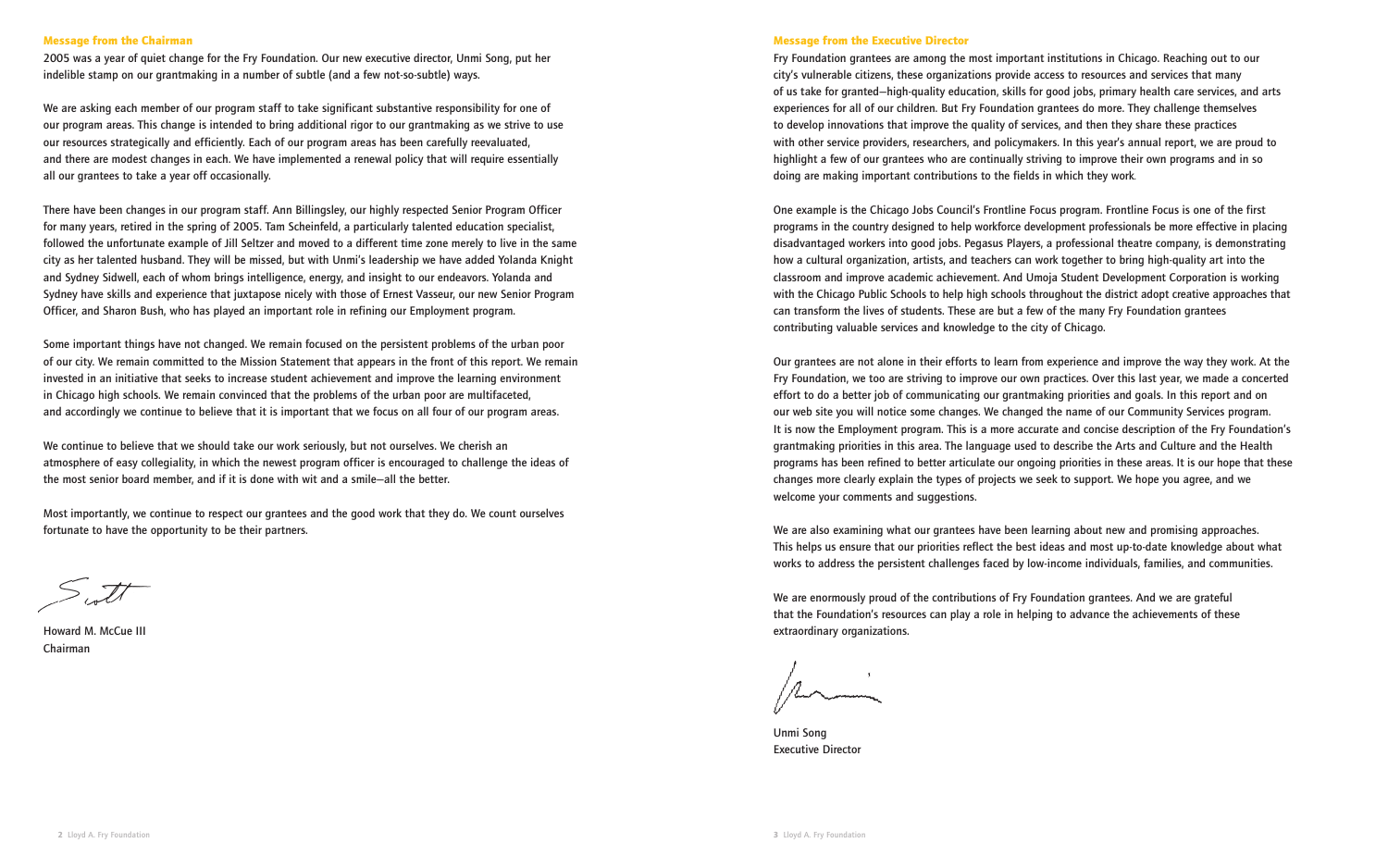

Education, prosperity, and hope for all.



Umoja Student Development Corporation helps youths make connections with peers, adults, and the neighborhood in which they live.







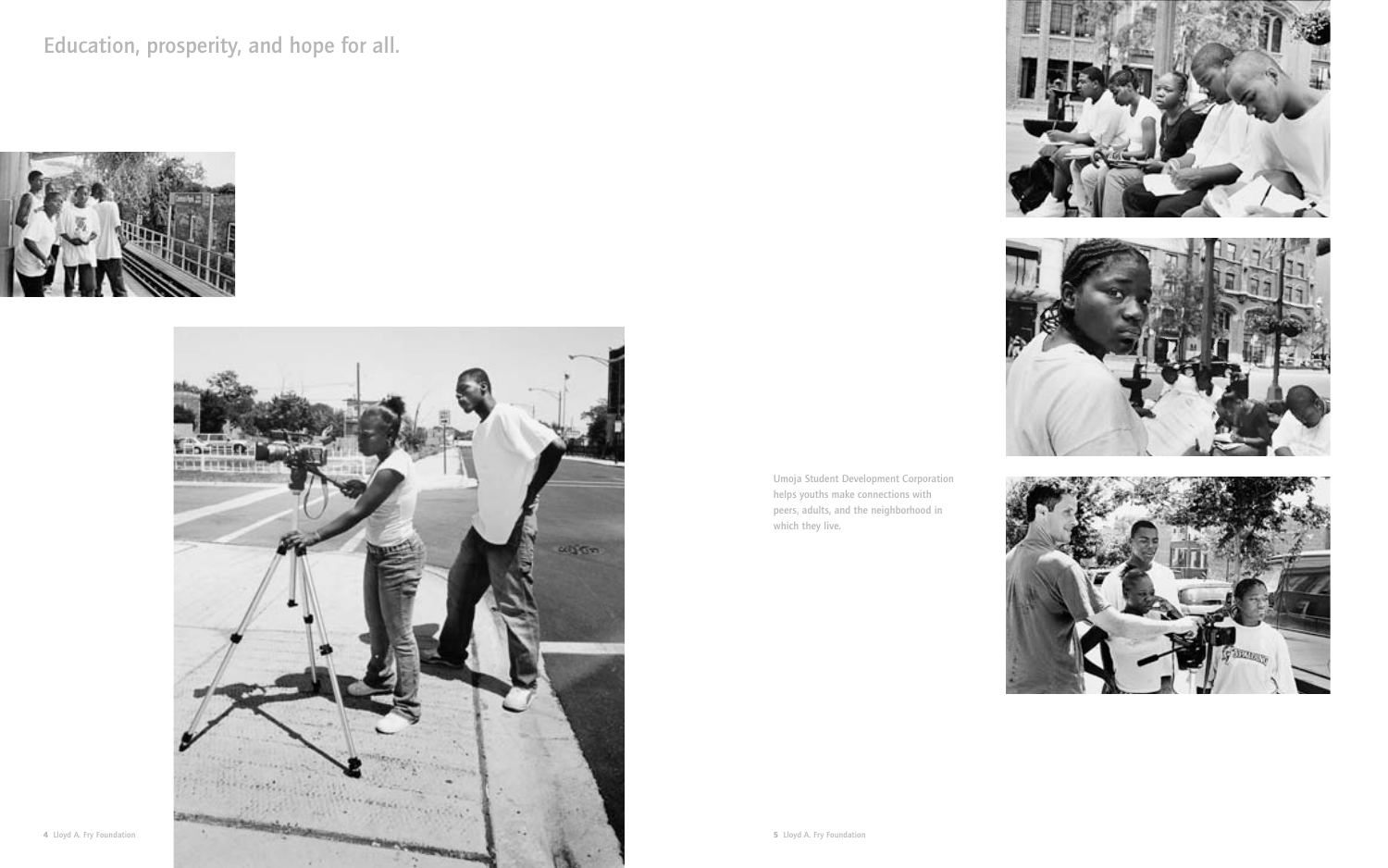That is the vision behind the Fry Foundation's grantmaking.







Chicago Jobs Council works with its members to ensure access to employment and career advancement opportunities through advocacy, policy research, and public education.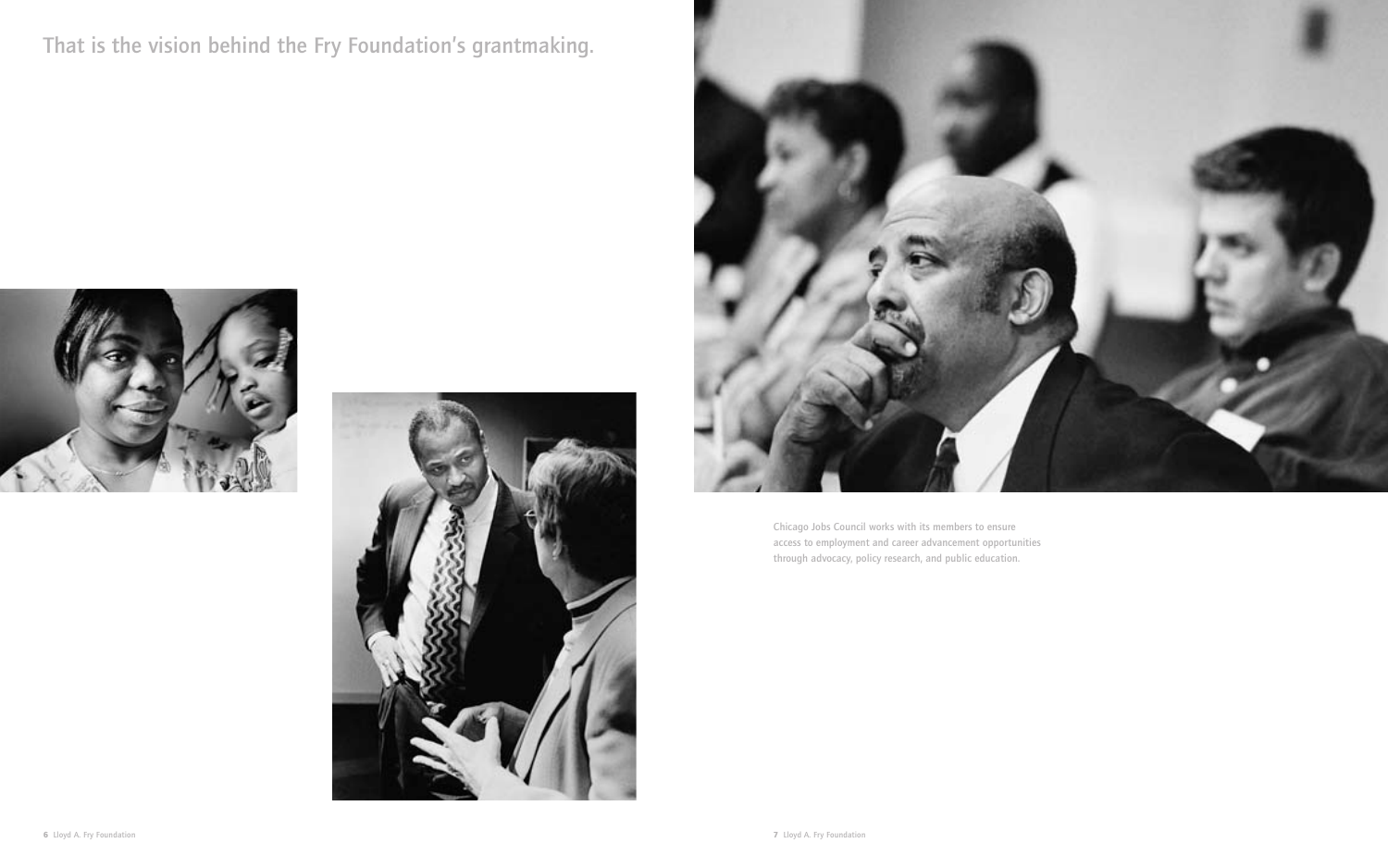

We provide support to nonprofit organizations that have the strength and commitment to improve conditions for low-income, underserved Chicago residents.



Pegasus Players gives students a chance to experience a professional theatre environment where they work on all aspects of the production.

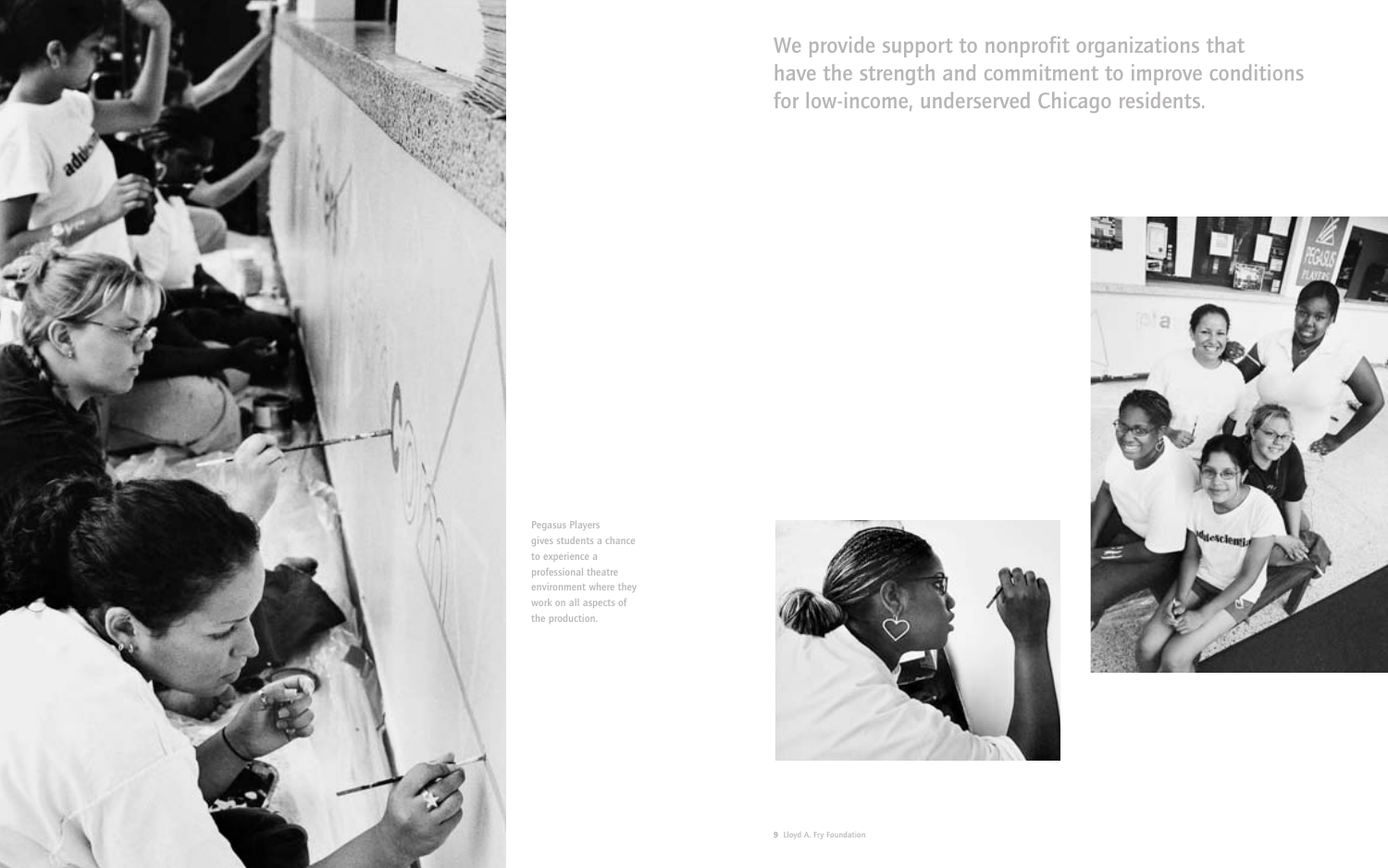

# Grants are awarded in four major areas: Education, Employment, Arts and Culture, and Health.



In an effort to prevent chronic disease, Saint Anthony Hospital provides health education sessions designed to actively involve the participants in their own health care.





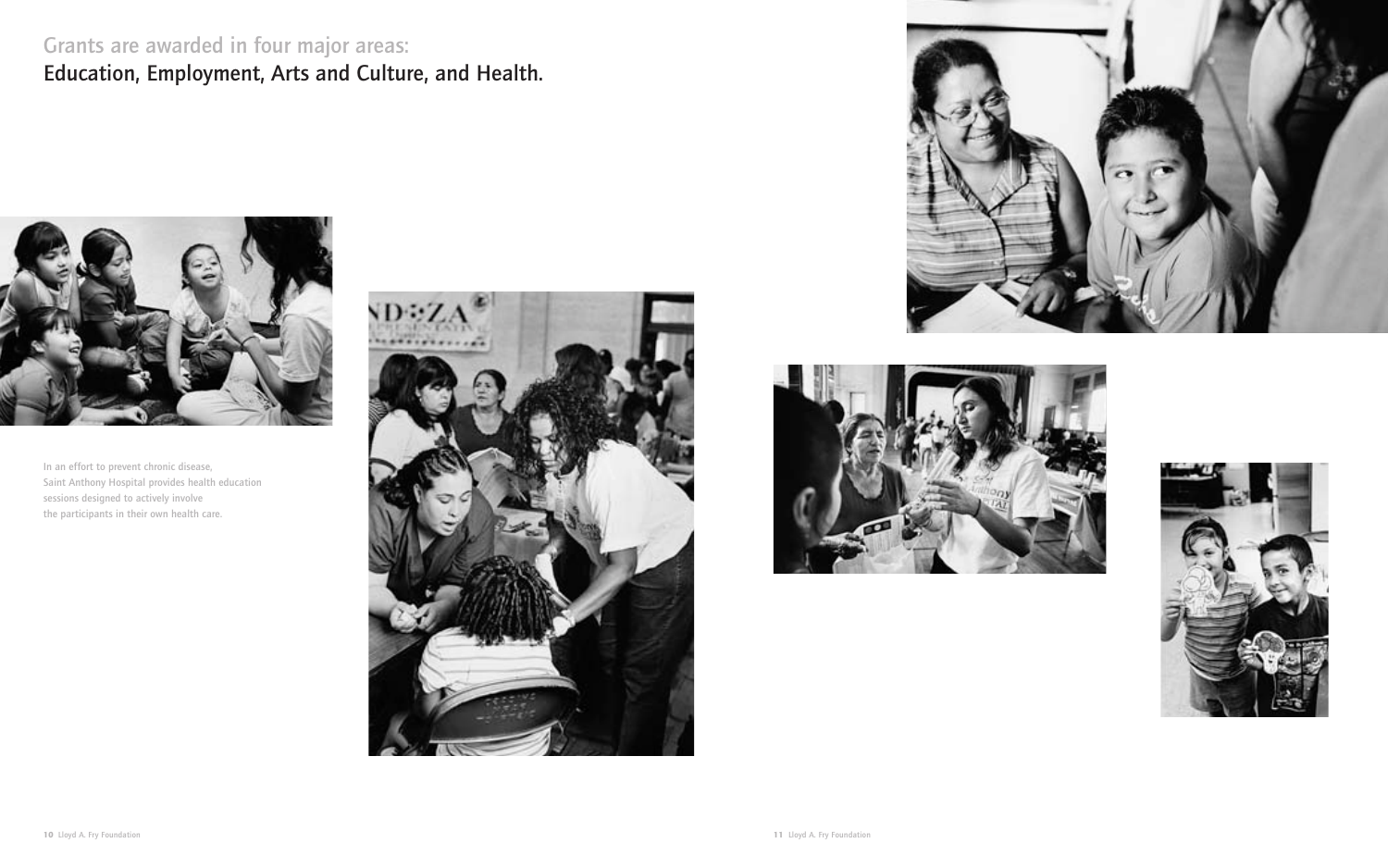Across all of our funding areas, our focus is on helping organizations:

# **Build**

capacity to enhance the quality of services and better assess the impact of programs;

# Develop

**Share** knowledge so that information which can help low-income communities and individuals is widely and readily available.

successful program innovations that other organizations in the field can learn from or adopt; and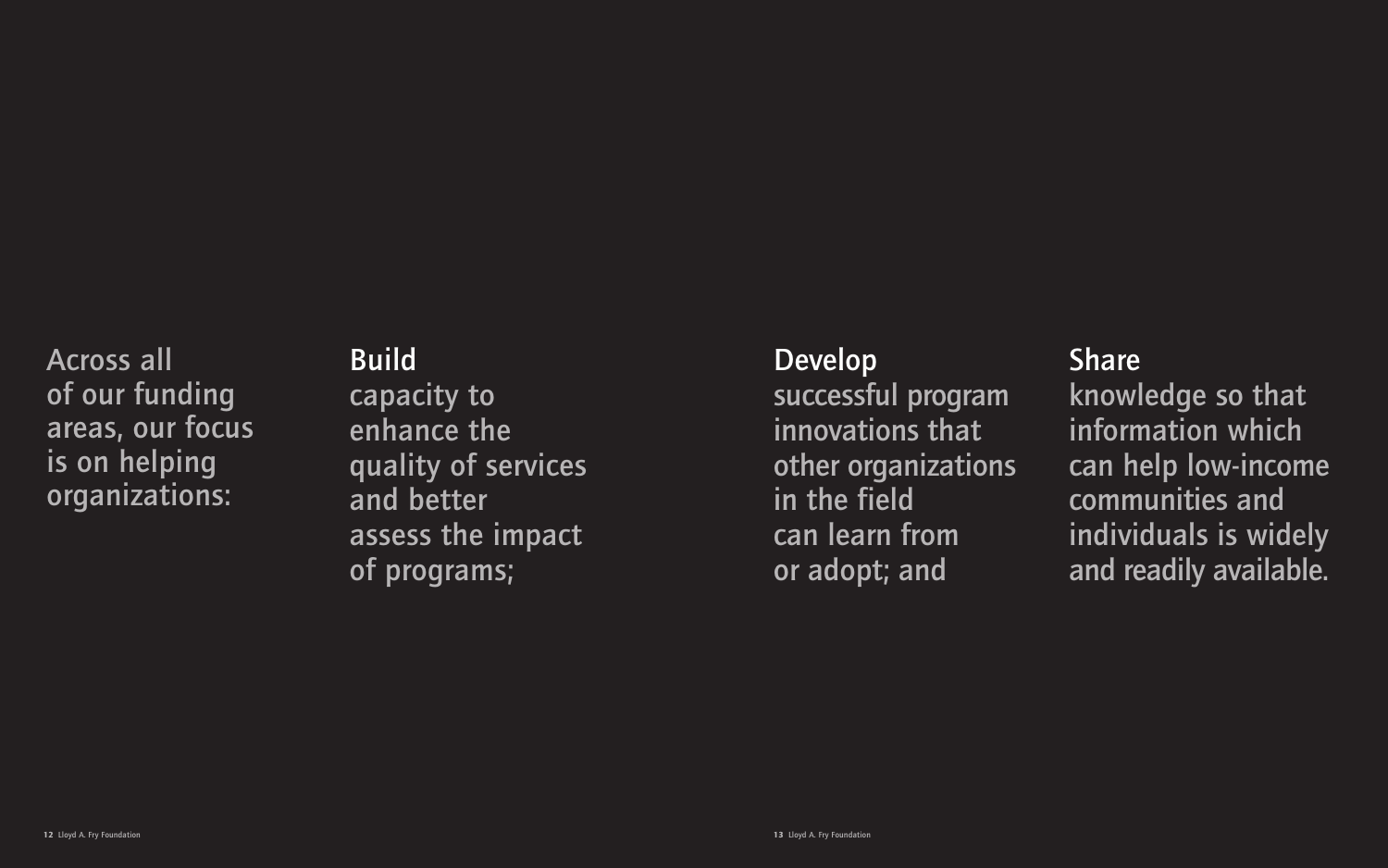#### **Umoja Student Development Corporation**

Urban youth, too often, encounter obstacles that threaten to undermine their belief in themselves and others. Lost in the shuffle of massive high schools, limited by the boundaries of their neighborhoods, urban youth struggle to find resources that will help them express themselves and make a positive transition into adulthood. Umoja Student Development Corporation was created in 1997 in response to these struggles and as a way to build on the positive energy of high school youth.

Umoja's founding goal was simple, but its task was not: to help youth make connections—with their peers, adults, and the neighborhoods in which they live that will help them thrive. To do so, Umoja created a unique partnership with Manley Career Academy High School on Chicago's west side. By locating its office inside of Manley High School, Umoja defined itself from the start as an organization that could offer support to young people in the place where they spend most of their time—school. At the same time, Umoja's programs extend beyond the school environment to the community.

This "one foot in the school, one foot outside the school" model allows Umoja to work collaboratively with school faculty, business and community partners, and students to build a continuum of services, activities, and experiences for Manley students. Umoja works to create classroom and community-based learning opportunities that address academic, social, and emotional issues. Students participate in a wide range of community and school projects—from voter registration drives to college tours to documenting local public transportation problems. Umoja also works closely with teachers to identify needed classroom resources and develop projects that enhance curriculum.

In the six years that Umoja has been at Manley, the school's graduation rate has improved and there has been a dramatic increase in the number of students enrolling in college. In 1997, less than 10 percent of Manley graduates went on to college. With Umoja's efforts, that number increased to 70 percent in 2004. The number of students Umoja serves has grown too—from fewer than 100 in 1997 to more than 1,000 in 2004. Umoja's experience demonstrates that young people in under-resourced

environments can improve their academic performance when engaged in meaningful learning and leadership opportunities that are coupled with consistent, long-term support from adults.

"The school culture at Manley has changed dramatically in the past seven years. When I first started, the focus was on graduation. Now the focus is on going to college," explains Lila Leff, Umoja's founder and executive director. "How did we do it? By gluing the separate parts of kids' lives together and helping them see the connections between them. By helping to create programs and initiatives that are deeply personal, academically rigorous, and related to post-secondary education."

Umoja is sharing and adapting its successful strategies and lessons learned with other schools throughout Chicago. It now offers programming for students at Gage Park High School and is advising other schools on their efforts to develop stronger school cultures. In addition, the Chicago Public Schools asked Umoja to assist with the creation of an initiative to help high schools create and implement lesson plans that address social and academic topics, college and career preparation, and student leadership.

Increasing the academic achievement of low-income students in Chicago has been a cornerstone of the Foundation's grantmaking since its inception. We seek to improve public education and expand educational opportunities. Teacher training, school leadership development, academic enrichment, and college preparation programs for Chicago public school students are among the activities we fund to support this goal.

"The school culture at Manley has changed dramatically in the past seven years. When I first started, the focus was on graduation. Now the focus is on going to college."



# **Education**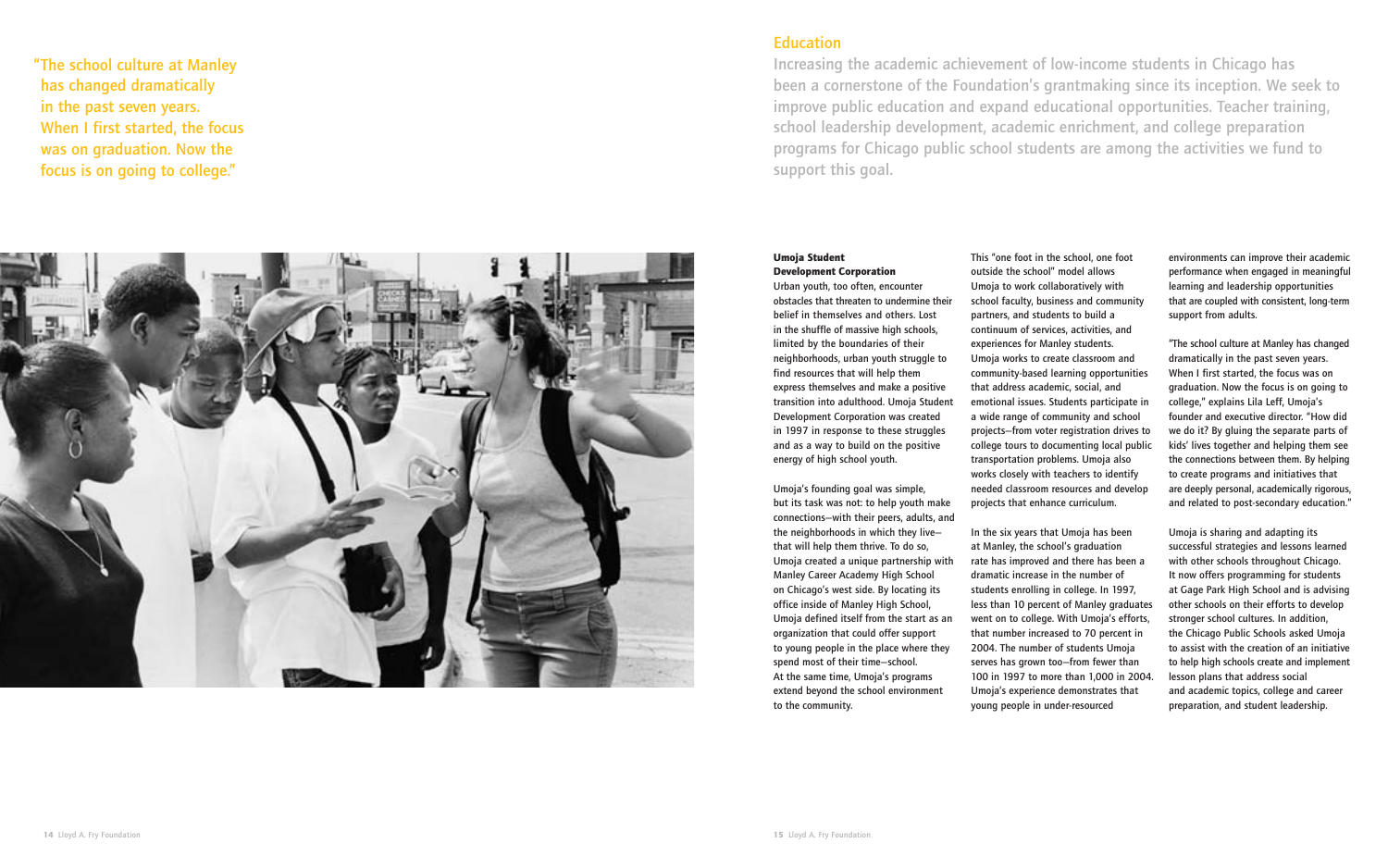# Employment

Helping families and individuals move out of poverty is the common thread that binds our Employment grantmaking. The Foundation supports organizations that help low-income people prepare for, find, and keep jobs. Grantee organizations provide an array of critical services such as: employment-related literacy and English as a Second Language; pre-employment, job placement, and job retention services; and vocational training connected to growing industries. Grants also support efforts to improve the quality and effectiveness of employment programs, and policy advocacy that improves the quality and accessibility of education and training programs for low-income adults.

#### **Chicago Jobs Council**

Workforce development organizations assist thousands of Chicago's underemployed and unemployed obtain and keep meaningful jobs. Community-based organizations employ frontline staff commonly referred to as "job developers" to match job seekers to employment opportunities. When job developers can stay abreast of local labor market trends and develop relationships with employers in growing areas of the economy, they become better positioned to meet employers' needs, identify job leads, and match job seekers to high-demand, good-paying jobs. While well versed on the needs of job seekers, job developers often have limited experience in the world of for-profit business. Few tools or training opportunities exist to help them gain the skills required to work effectively with employers.

Founded in 1981, the Chicago Jobs Council is a coalition of over 100 communitybased organizations, civic groups, businesses, and individuals. The Chicago Jobs Council works with its members to ensure access to employment and career advancement opportunities for people living in poverty by conducting advocacy, policy research, and public education efforts. In addition to being a voice for low-income job seekers and the agencies that serve them, the Chicago Jobs Council works to increase the ability of its members to provide effective employment services. The Fry Foundation provided support to the Chicago Jobs Council for Frontline

Focus in order to help build the capacity of workforce development agencies to better assist disadvantaged job seekers.

**Frontline Focus** is a professional development training program for job developers and managers. The program grew out of research conducted by the Chicago Jobs Council into the practices and needs of workforce development professionals. Launched in 2003, Frontline Focus is one of few programs across the country that exists to help workforce development professionals gain skills to improve the services they provide to disadvantaged job seekers. "Job developers are told to go out and make connections with employers even though many have never been introduced to the for-profit business world and some haven't even been provided with professional e-mail accounts or business cards," notes Megan Winzeler, Frontline Focus program coordinator. "Our goal is to help job developers gain the skills necessary to build and maintain relationships with employers. In order to find meaningful job opportunities for disadvantaged job seekers, you have to work hand in hand with employers."

Frontline Focus provides ten weeks of comprehensive training to entry-level job developers. Participants learn practical skills and strategies for working with employers in order to find jobs for lowincome and hard-to-serve job seekers. The training is fun, practical and interactive, and combines what is known from

research about best practices with the firsthand experience of Chicago Jobs Council's member agencies. Two hundred fifty workforce professionals participate in the trainings each year. The Chicago Jobs Council maintains a waiting list of interested people due to the high demand for professional development. Other components of Frontline Focus include one-day topical workshops and an electronic newsletter that reaches over 1,000 workforce development practitioners and provides regular updates on labor market and industry trends.

Although a relatively new program, Frontline Focus is already seeing an impact. A group of nonprofit job developers came up with the idea to form a collaborative after networking with fellow Frontline Focus participants. The collaborative is designed to make it easier for employers to access potential job candidates from multiple nonprofit agencies and will enable job developers from different agencies to more effectively match job seekers with potential jobs. Frontline Focus has also enjoyed good wordof-mouth marketing and is playing an important role in helping the State of Illinois improve its services to low-income job seekers. The Illinois Department of Employment Security uses Frontline Focus to train its own staff, and the Chicago Housing Authority (CHA) has asked Frontline Focus staff for help in determining how it can be more effective at helping the thousands of CHA residents who need to become employed.

"Our goal is to help job developers gain the skills necessary to build and maintain relationships with employers. In order to find meaningful job opportunities for disadvantaged job seekers, you have to work hand in hand with employers."

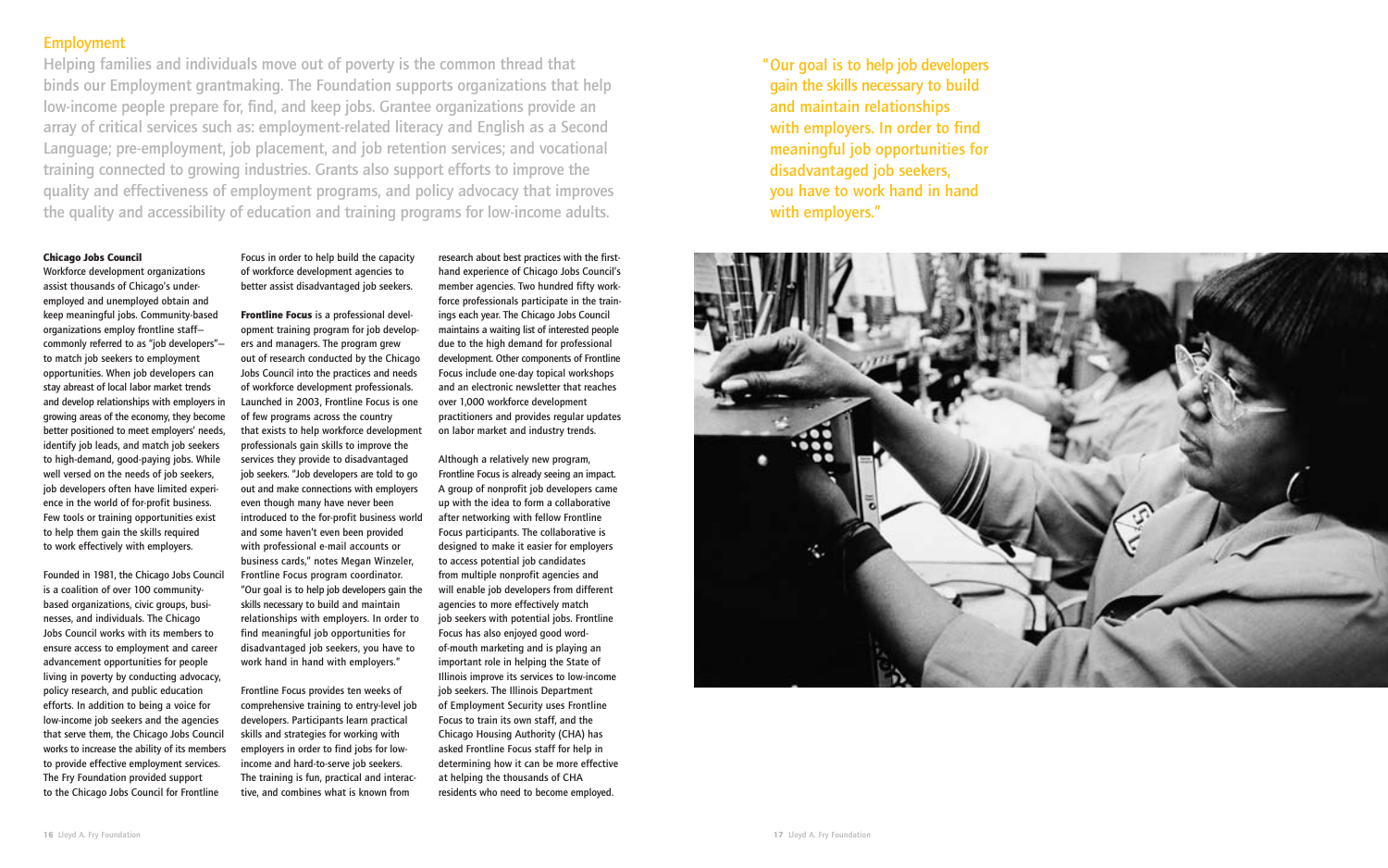#### **Pegasus Players**

In schools that serve low-income children, art classes and art teachers can be scarce. This is not surprising. The arts traditionally have been considered important, but non-essential, to academic success. This view is changing as a number of research studies suggest that high-quality arts experiences help young people grow intellectually and socially, develop a sense of discipline, and gain deeper insight into the people and world around them.

Pegasus Players, a professional theatre company located in Chicago's Uptown neighborhood, has made it a priority to offer high-quality theatre and arts education to those who have little or no access to the arts. As part of this commitment, Pegasus created the Artists in Residency with Teachers in the Schools program (ARTS). In four elementary and three high schools, ARTS pairs artists with classroom teachers to identify ways drama can be used in the classroom to help the students master other subjects. "Teachers decide where in the curriculum they want to use the arts. The artists are then chosen based on what the teacher needs, not on us telling teachers what to do," according to Alex Levy, Pegasus Players'

artistic director. "We've learned that to be successful in bringing arts into the schools—and in linking that arts experience to improved educational outcomes—we have to take a teacherdriven approach."

An ARTS program at Stewart Elementary School exemplifies how a partnership between a cultural organization, artists, and teachers can bring art into the classrooms to transform the learning process and give students exposure to a high-quality arts experience. Sixth grade students at Stewart combined the Greek mythology studied in English class with what they were learning in science class about the dramatic impact nature can have on the earth's surface. Together with an ARTS artist, the sixth graders created an original play that combined scientific explanations for phenomena such as erosion, flooding, and earthquakes with alternative explanations for such occurrences using the mythology of ancient Greece. In addition to writing the play, the students built a set that combined rivers, forests, glaciers, mountains, and a volcano. The scale of the space allowed the students to play with the set and manipulate their created world as if they were gods and goddesses.

ARTS reinforces students' classroom experiences with after-school theatre classes and in-school productions performed for the entire school. The grand finale is a performance of all the ARTS students' work on Pegasus' main stage. This gives the students a chance to experience a professional theatre environment, where they work on all aspects of the production including staging, lighting, costumes, and marketing.

While this all sounds like a lot of fun, ARTS has been able to document that what happens in the classroom is more than just entertaining theatrics. Evaluation data using standardized tests administered by Chicago Public Schools consistently shows improved academic performance of students participating in ARTS. Attendance is another exceptional feature of the program. Close to 100 percent of ARTS students attend classes and participate in the final main stage production. But, Levy notes, numbers are only part of the story. "Once you get students introduced to the arts, they're really hungry for it. We walk into schools and meet kids who are told they can't do things, aren't challenged, and are cynical. These kids are different people when they walk out of the program. They show leadership, pride, and confidence."

# Arts and Culture

Using the arts as a means to improve learning and provide life enriching experiences is the goal of the Foundation's Arts and Culture funding. We focus on arts education programs for low-income Chicago youth and are especially interested in programs that provide a rich combination of: arts instruction; performance or exhibition experiences; interaction with professional artists; and training and professional development opportunities for arts educators and classroom teachers. The Fry Foundation gives priority to partnerships between cultural organizations and public schools, as well as to cultural organizations directly serving low-income youth.

"Once you get students introduced to the arts, they're really hungry for it. We walk into schools and meet kids who are told they can't do things, aren't challenged, and are cynical. These kids are different people when they walk out of the program. They show leadership, pride, and confidence."

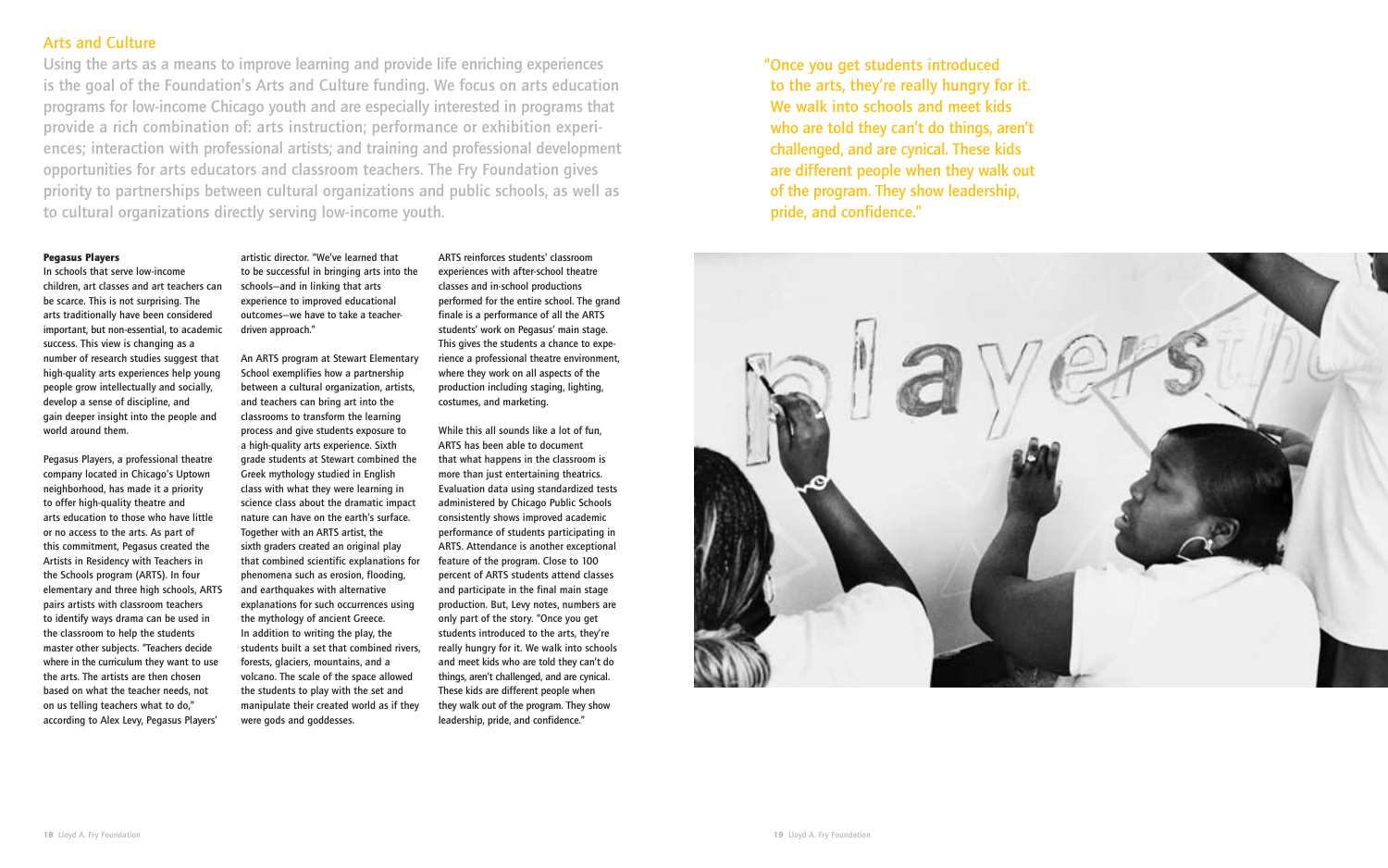#### **Saint Anthony Hospital**

The near Southwest Side is one of Chicago's most impoverished areas. Many of the area's low-income residents are uninsured, have limited Englishlanguage ability, and lack access to critical health services. This often means that community residents are first diagnosed at advanced stages of disease and some die from treatable illnesses because they did not receive adequate preventive care.

With help from the Fry Foundation, Saint Anthony Hospital developed the Primary Prevention project, a community-wide comprehensive heath education program aimed at preventing four chronic health conditions asthma, hypertension, diabetes, and obesity—prevalent in the Hispanic community. The project employs a culturally sensitive and linguistically appropriate approach that aims to promote healthy behaviors and connect those who need them with disease screenings, referrals to medical treatment, and follow-up support to ensure services are received.

"Changing behaviors that affect one's health is complex and difficult. It requires instilling knowledge and beliefs that favor the change, as well as setting up social supports to help encourage the change," observes project manager Leslie Fiedler. "We recognize that simply providing information such as what to eat and how much to exercise is not enough." Through the Primary Prevention project, Saint Anthony offers educational sessions on disease prevention at numerous community sites.

The educational sessions are designed to actively involve participants in finding solutions that work in their community. Take obesity as an example. Those motivated to undertake regular exercise are connected to local exercise classes. Those needing to change dietary habits are provided with nutritious, low-calorie recipes and food preparation tips. Participants also meet others struggling with weight issues and are encouraged to share ideas and tips, as well as to discuss challenges they face in meeting their weight loss goals. "The health education classes and other activities are creating

opportunities for participants—who have often only recently immigrated to the United States, leaving behind families, communities, and social networks–to rebuild a sense of community, a community where promoting good health and healthy behaviors is a common value," observes Fiedler. Participants identified with a chronic health condition—or as at-risk for one—receive referrals to health care services.

The Primary Prevention project builds on lessons learned through an earlier Foundation supported project on diabetes education. This project proved successful in helping patients better manage their diabetes and access specialty care where needed. Saint Anthony recognized the model employed for diabetes had potential to address other chronic health conditions prevalent in the community. By grouping asthma, diabetes, obesity, and hypertension together under one educational umbrella, Saint Anthony has developed an effective strategy for addressing the overlapping factors that contribute to each disease.

Improving access to quality health care is the focus of the Foundation's Health program. We give priority to efforts that: combine health education on chronic diseases with early disease detection screenings and connect people with health services; provide primary care to low-income and uninsured patients; enroll families into government-subsidized health insurance programs; build on strategic partnerships between a health system and community-based organizations; focus on linguistically and culturally competent programs for patients with limited English proficiency; and improve knowledge and practice in the health field.

"Changing behaviors that affect one's health is complex and difficult. It requires instilling knowledge and beliefs that favor the change, as well as setting up social supports to help encourage the change."



# **Health**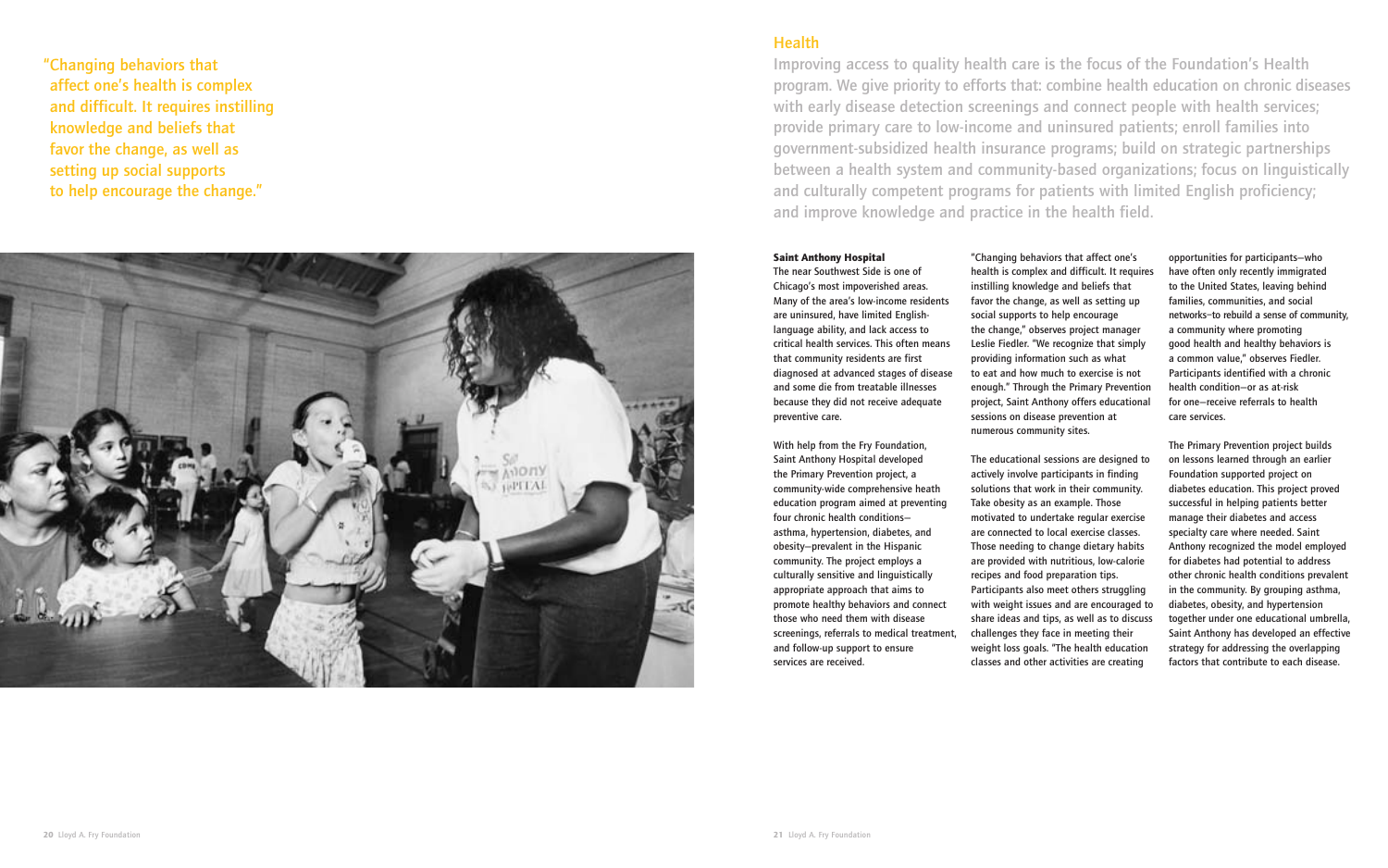# Urban Leadership Awards

The Fry Foundation created the Urban Leadership Awards in 1995 to strategically focus financial support on innovative solutions to persistent social problems in Chicago. The Foundation identifies strong leaders working with strong organizations and invites them to create and implement their most ambitious program ideas—ideas these leaders have always wanted to pursue but did not have the funds to support. For the Carole Robertson Center for Learning and Women Employed Institute, four years of Urban Leadership funding comes to an end this year. In this report, we reflect on the work they accomplished.

#### **Carole Robertson Center for Learning: Center for Adult Learning**

Thirty years ago, a group of parents in North Lawndale came together to save their local childcare program when its sponsoring agency closed due to financial difficulties. From modest beginnings, the Carole Robertson Center for Learning has evolved into a comprehensive, widely regarded family development agency. Building upon the culture of learning that always existed in its child and youth development programs, Carole Robertson Center used its Urban Leadership Award to launch the Center for Adult Learning.

Center activities are designed to provide staff, parents, home childcare providers, and community residents with the skills, knowledge, and opportunities they need to participate and succeed in continuing education. Learners in the program—most of whom are women generally have low levels of education and limited economic opportunities. The Center provides basic adult literacy, General Education Development (GED) and English as a Second Language (ESL) classes, academic support, and on-site college courses. It also offers a customdesigned Child Development Associate credential program, as well as financial, health, legal, and other educational seminars.

The Center for Adult Learning is already witnessing how educational accomplishments change the lives of participants and their families. "It is a mistake to view the Center for Adult Learning as just a series of basic classes or a means to a diploma," observes Cerathel Burnett, director of the Center for Adult Learning. "It has become a place where individuals' lives are changed.

A grandmother who never read a book to her children now reads to her grandchild. Her new level of ability and confidence changed the dynamic in the entire household. It's about taking people from not believing they can to knowing that they can."

For the Carole Robertson Center, the ability to launch the Center for Adult Learning enabled the organization to deepen connections to the families served. "On Chicago's West Side there is a tremendous need for programs that support and encourage adults to reach beyond what they thought was possible. We are proud to be able to offer adult learners the quality programs they deserve," says Gail Nelson, Carole Robertson Center's executive director.

## **Women Employed Institute: Career Coach**

Many people mistakenly believe that after decades of progress, most women are earning good salaries in professional jobs. The truth is that nearly 40 percent of women still work in jobs with low pay, unpredictable work schedules, meager or no benefits, and little opportunity for advancement. In fact, nearly 15 million women in the U.S. earn less than \$25,000 a year despite working in full-time, year-round jobs.

Since 1973, the Women Employed Institute has worked to make life better for working women. With years of experience and many significant accomplishments under its belt, Women Employed used its Urban Leadership Award to create Career Coach, a free, online tool to help low-wage women identify and pursue careers that pay family-supporting wages.

This comprehensive career development program offers an introduction to a wide variety of jobs with salaries at \$25,000 or higher. Career Coach helps women identify what career goals to pursue, and then helps them to construct a step-bystep plan to pursue education, advance on the job, and map a better future. Its many features include: profiles of women and men in various careers and the paths they took towards those careers; a guide for conducting informational interviews; and links to training programs that will help women survey their chosen career paths. The Career Coach has broad appeal. It is designed to be used by people with low literacy levels as well as those with higher levels of education.

"We've developed a resource that responds to women's dreams of a better future. Career Coach is an easy-to-use tool that provides step-by-step support for low-income women to plan career goals, gain more skills, and realize their potential," notes Jenny Wittner, director of Community Relations at Women Employed. The web site has been enthusiastically received by individual women as well as organizations and institutions that serve low-income women, such as the City Colleges of Chicago, public libraries, and community-based job training programs.

From April through June 2005, over 42,000 people visited the Career Coach site. Of these, 1,400 visitors made at least five visits. Career Coach will be incorporated onto the soon-to-be launched Illinois Department of Commerce and Economic Opportunity's web-based One-Stop Career Center, which, once up and running, will make Career Coach available to an even larger number of job seekers.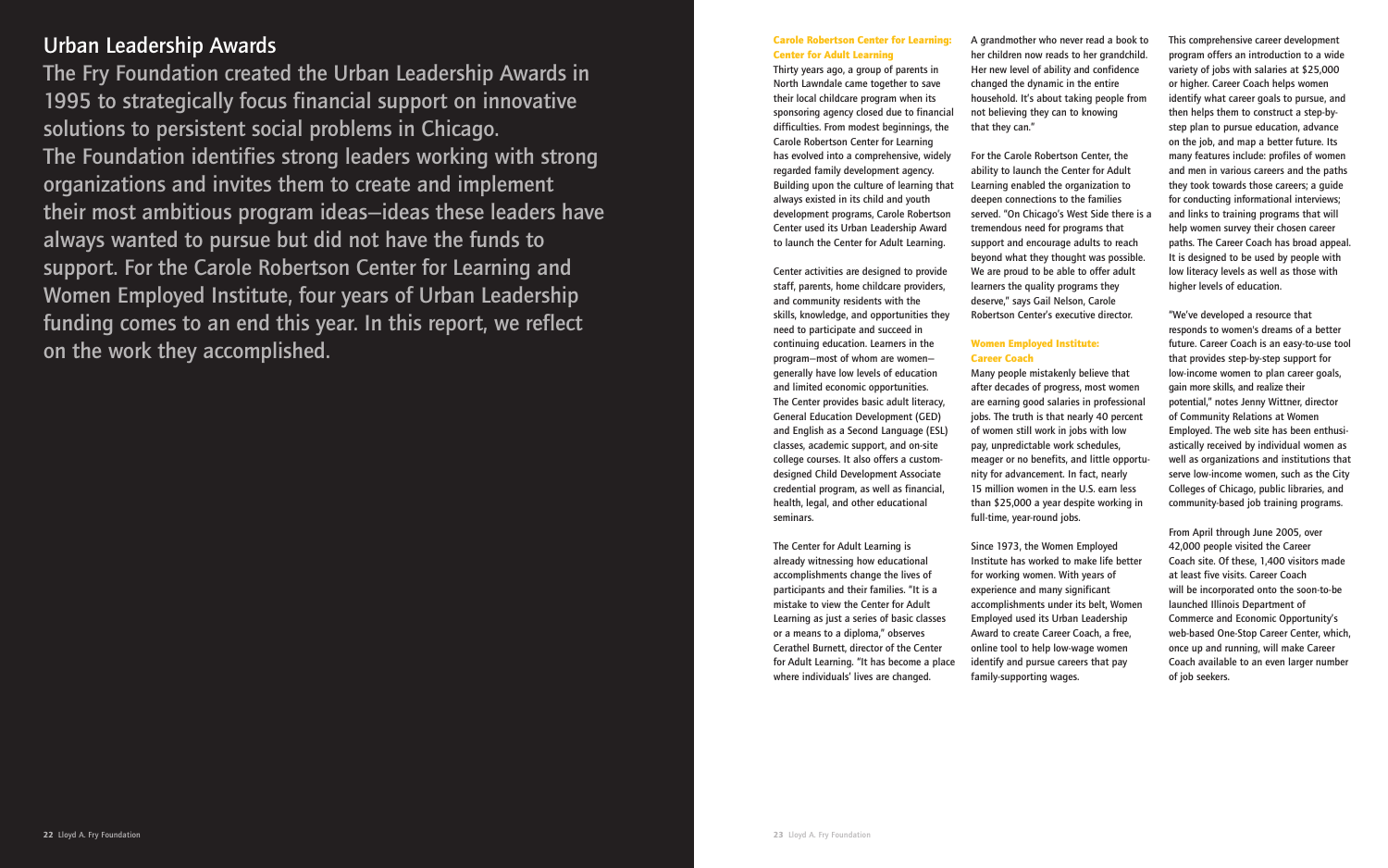# High School Initiative

"The likelihood of significant school improvement rests on high performing teams and the development of leaders and widespread leadership. In the Fry Foundation High School Initiative, leadership has emerged from abundant quarters—from students, parents, administrators, and the Fry Foundation itself."

Roland Barth, Educator

Improving high schools is a top priority for school systems across the nation. "Our high schools are really the last frontier in Chicago's journey to create the best urban school system in America," observed Chicago Mayor Richard M. Daley. "We need a strategy to turn around our entire system of high schools and make them all high schools of tomorrow." The Fry Foundation's High School Initiative is designed to help six Chicago public high schools take on this challenge.

Launched in 2001, the High School Initiative aims to build strong learning environments and improve students' academic achievement through a collaborative leadership process. The six schools— Corliss, Crane, Curie, Kennedy, Prosser, and Senn—committed to participate in the five-year Initiative and dedicated its principals and a core team of teachers and staff to lead the Initiative at their schools. With Fry Foundation funding, the schools chose to take on a range of activities that research shows contributes to creating more successful high schools helping teachers better assess students' strengths and needs, making curriculum more coherent and relevant to students, improving the quality of instruction, developing and sustaining professional learning communities, and structuring opportunities for students to have input into their own education.

Given the multitude of factors that can affect student achievement and the school environment, the challenge of measuring a program's impact can be daunting. Independent evaluators from Roosevelt University are documenting the Initiative using data collected from classroom observations and surveys and interviews with students and teachers, in addition to the more traditional array of data from test scores, attendance charts, and graduation rosters. Last year, each school received an interim report which assessed the potential of the school's Initiative program to increase student achievement and improve the learning environment. The schools learned that some of their Initiative programs were helping to improve the school's performance; others had yet to demonstrate the potential to improve teaching and learning.

This year marked a turning point in the Fry Foundation's High School Initiative. As in previous years, the six principals and school leadership teams came together several times during the school year to share lessons and advice. This year, the annual Spring Retreat—whose theme was Improving and Proving It—provided time for reflection and analysis as well as workshops to help the leadership teams turn ideas into stronger programs.

The teams also worked with the evaluators to identify markers of progress and discuss the kinds of data that would help them understand what impact their work was having on student achievement. Based on these meetings—and with the data from Roosevelt University in hand each school embarked on an intensive planning process over the summer months. The goals: to identify which programs were having the greatest impact on student academic achievement; and to develop a plan for the remainder of the Initiative to build upon and further develop these programs.

In the coming year, the schools will concentrate resources on developing and advancing their most promising practices. For almost all the schools, this means a concentration on improving literacy and math outcomes. To do this, some schools will work with leading national literacy experts to strengthen existing programs; others will deepen the level of professional development training offered to teachers; and others will expand the academic supports provided to freshman students. Each school will build upon the rich store of experience gained and lessons learned about promising directions for improving teaching and learning in high schools.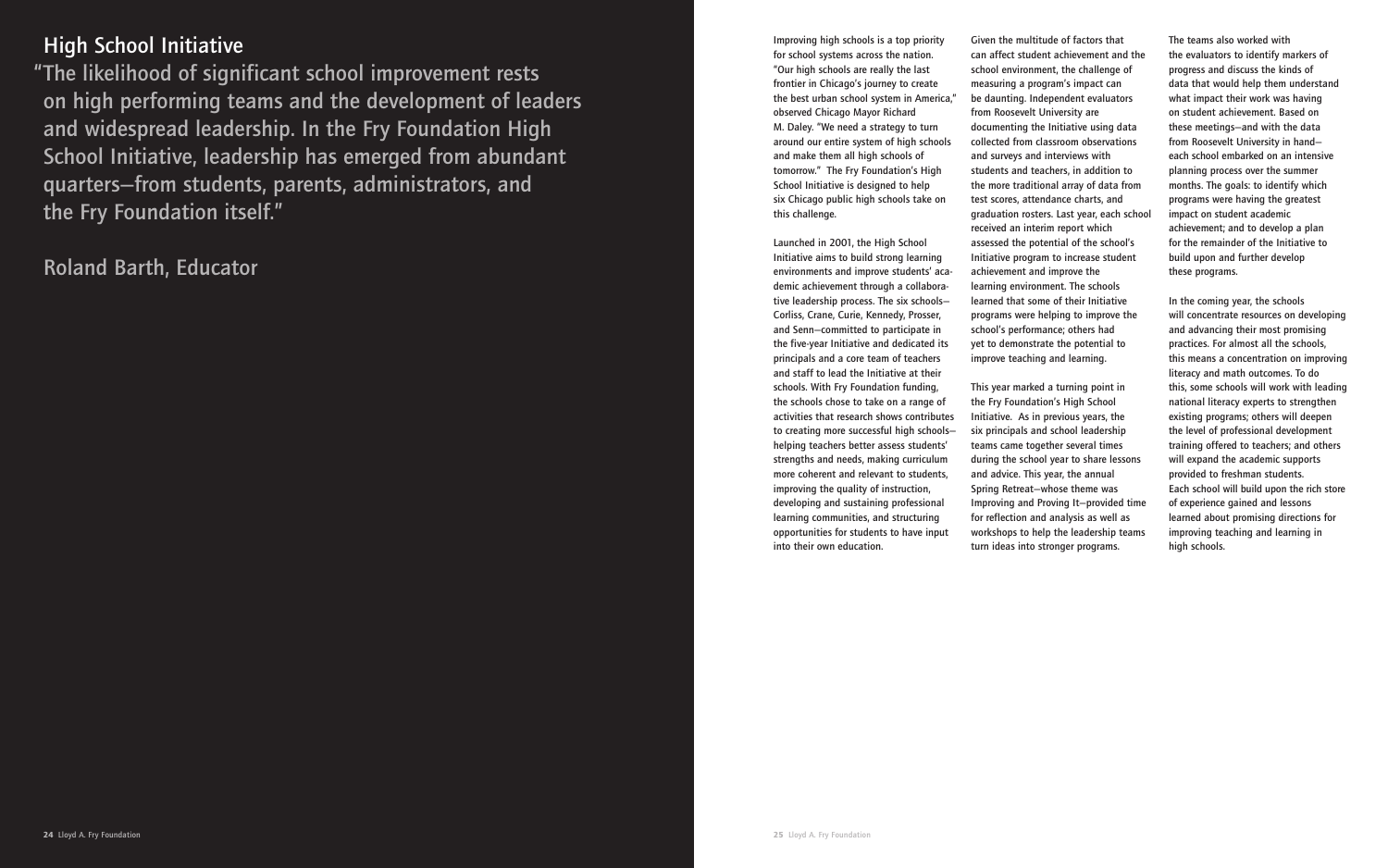#### **George Henry Corliss High School**

| Principal:              | <b>Anthony M. Spivey</b> |
|-------------------------|--------------------------|
| <b>Address:</b>         | 821 E. 103rd Street      |
| <b>Enrollment:</b>      | 1.495                    |
| Faculty and staff: 168  |                          |
| Attendance rate: 91%    |                          |
| <b>Graduation rate:</b> | 62%                      |
| Low-income:             | 96%                      |

Corliss' long-term objective for its Fry Foundation Initiative program has been to improve student achievement in the area of writing. It has focused on a mix of classroom-based and supplemental after-school activities for students, building the leadership capacity of faculty, and developing smaller learning communities. This year, Corliss will implement a plan to tie its writing activities together so that they work in better concert with one another. Among the strategies that Corliss is pursuing are: working with the Illinois State Writing Project to develop new methods of teaching writing; teacher and student portfolios; and a school-wide writing plan to integrate writing across the curriculum.

"When we look at the gains students have made in writing from freshman year to junior year, we know we are making strides toward our goal," comments Principal Anthony Spivey. "We have made a lot of changes this year so that we can sustain this momentum. We will continue to help our teachers build the core knowledge they need to improve writing across the curriculum."

**Richard Crane Technical Prep Common High School**

| Principal:                    | <b>Melver L. Scott</b> |   |
|-------------------------------|------------------------|---|
| <b>Address:</b>               | 2245 W. Jackson Blvd.  | A |
| Enrollment:                   | 1.285                  | F |
| <b>Faculty and staff: 186</b> |                        | F |
| Attendance rate: 85%          |                        | A |
| Graduation rate: 61%          |                        | C |
| Low-income:                   | 91%                    |   |
|                               |                        |   |

One of the key components of Crane's Initiative program has been its focus on closing the technological divide and increasing student engagement in academic work. This year, Crane will concentrate on intensive professional development that helps teachers use the school's new, state-of-the-art technology to increase student engagement and improve reading and math. This will include analyzing student data to identify student strengths and weaknesses, helping teachers develop techniques to meet identified needs, and providing support to teachers in implementing the new teaching strategies in their classrooms.

"Our focus has been on improving instruction in order to advance student achievement in reading and mathematics. This year, we will use external partners to enhance our technology-enriched learning environment," states Principal Melver Scott. "We are excited about the exposure to higher order thinking concepts and high-quality lessons our students will receive as a result of this Initiative."

Principal: Kenneth Hunter Address: 2148 N. Long Avenue

| : Prosser        |
|------------------|
| cial supports to |
| elp them make    |
| o high school.   |
| f its Freshman   |
| primarily on     |
| s and found      |
| rtant but not    |
| nprove student   |
| tive moves       |
| n the academic   |
| demy to ensure   |
| ademic success   |
| pol years.       |
|                  |

**Marie Sklowdowska Curie Metro High School** 

| <b>Principal:</b>             | Jerryelyn Jones     |
|-------------------------------|---------------------|
| <b>Address:</b>               | 4959 S. Archer Ave. |
| <b>Enrollment:</b>            | 3.128               |
| <b>Faculty and staff: 350</b> |                     |
| Attendance rate:              | 91%                 |
| <b>Graduation rate:</b>       | 85%                 |
| Low-income:                   | 82%                 |
|                               |                     |

"The Freshman Academy has shown freshmen that they can achieve and has opened up a sense of what is possible for them throughout their high school years," says Principal Kenneth Hunter. "Our faculty members are committed to enhancing their programs and to increasing the store of student experience and knowledge. The Freshman Academy does just that, and we are continuing to refine it to ensure students have the base they need to be successful throughout high school."

A core component of Curie's program is to help classroom teachers better utilize technology as a means of improving students' academic achievements especially in literacy. This year, Curie will work with national literacy experts to make its already strong literacy programs even stronger and to train teachers to incorporate best practices in literacy education into classrooms throughout the school.

In addition, Curie will expand its student leadership program, Forefront, to include sophomores, juniors, and seniors. "This year we are excited to be involving the students more deeply in our leadership program and school improvement efforts," notes Principal Jerryelyn Jones. "Our student leaders will help us look at data we have gathered to determine what skills the broader student body lacks and how we as a school can best help our students learn."

| John F. Kennedy    |  |
|--------------------|--|
| <b>High School</b> |  |
|                    |  |

| Principal:                    | <b>James Gorecki</b> |
|-------------------------------|----------------------|
| <b>Address:</b>               | 6325 W. 56th Street  |
| Enrollment:                   | 1.673                |
| <b>Faculty and staff: 137</b> |                      |
| Attendance rate: 90%          |                      |
| <b>Graduation rate:</b>       | 87%                  |
| Low-income:                   | 79%                  |

Research shows that the freshman year is one of the most vulnerable transition points for students in terms of future high school completion. Kennedy's Fry Foundation Initiative will focus on helping struggling freshmen by providing extra academic support after school. Students with the most needs will receive intensive help through special Saturday classes. In addition, Kennedy's reading lab will help not only freshmen, but students throughout the school, get extra help with reading and writing. The lab helps introduce students and teachers to new and sometimes individualized approaches to learning. Last year, Kennedy's increase in reading scores were among the highest in the Chicago Public School system.

"We needed to get away from an antiquated approach to instruction at the high school level. This was accomplished by the addition of the reading lab, along with small group instruction and teacher generated lessons," observes Principal James Gorecki. "Our biggest priority at this point is to continue to develop a staff that is technologically adept in using our reading lab as a tool to develop and reinforce the learning skills of our student body."

The Freshman Academy at provides academic and so all freshmen in order to he a successful transition into In the first several years of Academy, Prosser focused social supports to student these supports were import enough to substantially in achievement. As the Initia forward, Prosser will deepe focus of its Freshman Aca students are poised for ac throughout their high scho

**C.A. Prosser Career** 

**Academy** 

Enrollment: 1,352 Faculty and staff: 148 Attendance rate: 94% Graduation rate: 78% Low-income: 90%

#### **Nicholas Senn High School**

| Principal:                    | <b>Richard S. Norman</b> |
|-------------------------------|--------------------------|
| <b>Address:</b>               | 5900 N. Glenwood Ave.    |
| <b>Enrollment:</b>            | 1,500                    |
| <b>Faculty and staff: 153</b> |                          |
| Attendance rate: 90%          |                          |
| <b>Graduation rate:</b>       | 67%                      |
| Low-income:                   | 91%                      |

Senn's Fry Foundation Initiative centers on offering high-quality professional development opportunities for teachers. Over the past three years of the Initiative, nearly three-fourths of Senn's teachers received professional development training from the nationally recognized Research for Better Teaching. This training has provided teachers with a wide variety of techniques to keep students engaged in the classroom. Building on this experience, Senn is designing continuing professional development for faculty on advanced teaching techniques. New components will include workshops for teachers to create new classroom materials, the formation of teacher study groups, and peer coaching and feedback.

"We are excited about our continued professional development program because we know it works," says Principal Richard Norman. "Senn had the highest percentage increase in reading scores of all the schools on the North Side of the city. Our teachers have grown more confident and satisfied in their jobs."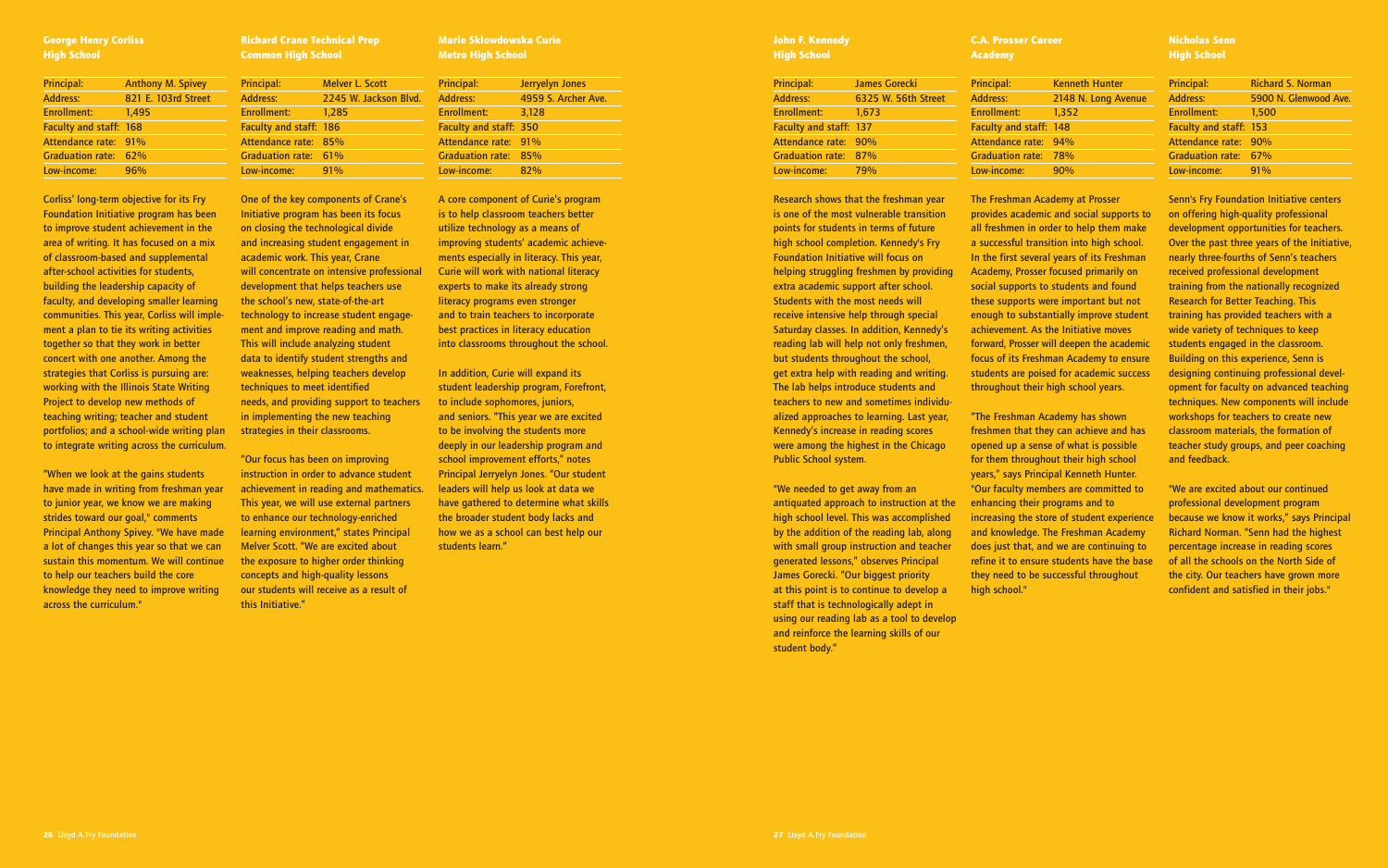

Lloyd A. Fry Foundation 2005 Grants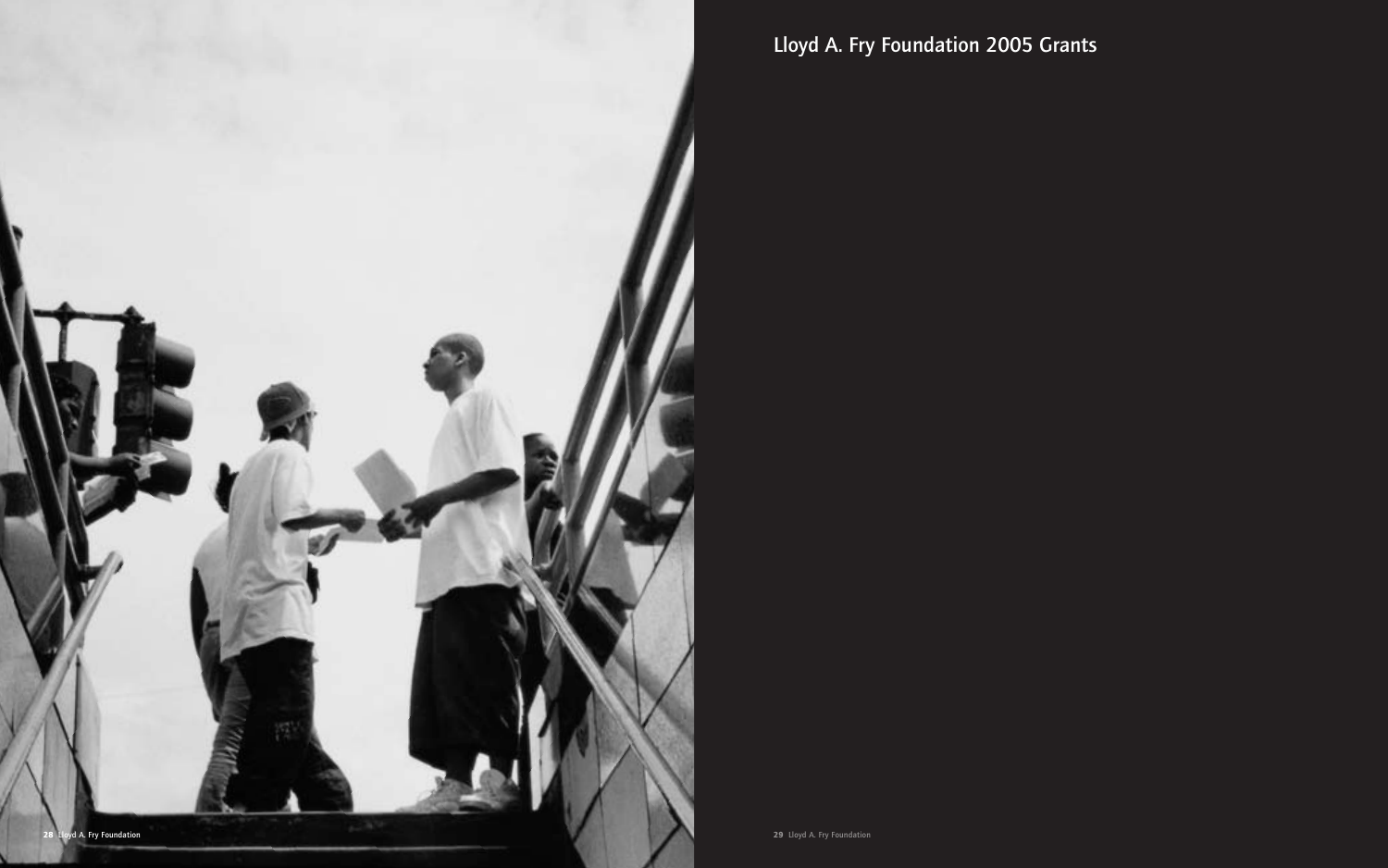**Academy for Urban School Leadership** Chicago, Illinois For Residents' salaries \$60,000

**Adler Planetarium & Astronomy Museum**  Chicago, Illinois For the Astronomy Connections Program \$25,000

**Albany Park Neighborhood Council**  Chicago, Illinois For the Emerging Communities Education Project \$15,000

**Alternative Schools Network**  Chicago, Illinois For the PRAXIS Project \$15,000

**Asian Human Services, Inc.** Chicago, Illinois For Passages Charter School Reading Program \$20,000

**The Associated Colleges of Illinois** Chicago, Illinois For the College Readiness Program \$15,000

**Big Brothers-Big Sisters of Metropolitan Chicago**  Chicago, Illinois For the School-Based Mentoring Program at Gale and Hayt Elementary Schools \$15,000

**Big Shoulders Fund**  Chicago, Illinois For scholarships, technology, and professional development \$150,000

**Brighton Park Neighborhood Council**  Chicago, Illinois For the School Reform Committee \$15,000

**Business and Professional People for the Public Interest**  Chicago, Illinois For the Alliance for Innovation and Excellence \$30,000

**Chicago Association for Retarded Citizens**  Chicago, Illinois For the Functional Literacy Program \$20,000

**Chicago Campaign to Expand Community Schools**  Chicago, Illinois For salary support of Resource Coordinators \$65,000

**Chicago Coalition for the Homeless** Chicago, Illinois For the Educational Rights Initiative \$10,000

**Chicago Communities in Schools** Chicago, Illinois For general operating support \$30,000

**Chicago Foundation for Education** Chicago, Illinois For the Grants to Teachers Study Group Program \$25,000

**Chicago High School Redesign Initiative** Chicago, Illinois Second payment of a three-year \$100,000 grant for the Chicago High School Redesign Initiative \$25,000

**Chicago Metro History Education Center**  Chicago, Illinois For the Students Exploring and Researching Community History Program \$30,000

**College Summit Chicago** Chicago, Illinois For the Senior Class Model Initiative \$15,000

**Designs for Change** Chicago, Illinois To provide assistance to local school councils \$20,000

**Dominican University** River Forest, Illinois

To support the Special Education Degree Program for CPS Teachers \$30,000

**Donors Choose**  Chicago, Illinois For public awareness efforts \$25,000

**East Village Youth Program** Chicago, Illinois For the College Readiness and Support Program \$20,000

**Erie Neighborhood House**  Chicago, Illinois For the Parent to Parent Program \$20,000

**Erikson Institute** Chicago, Illinois For Assessment for Teaching, a model for professional development in early childhood education \$35,000

#### **Facing History and Ourselves**



Chicago, Illinois To implement the Race and Membership Curriculum in Chicago public schools \$15,000

**Gads Hill Center**

Chicago, Illinois For the Teen Connection Program \$25,000

#### **The Great Books**

**Foundation** Chicago, Illinois For the Engagement with Reading program in Chicago public schools \$20,000

#### **Illinois Mathematics and Science Academy**

Aurora, Illinois For the Excellence 2000+ Initiative \$60,000

#### **Leap Learning Systems**

Chicago, Illinois For Pre-school Language and Literacy Curriculum Training at St. Basil School \$10,000

#### **Lincoln Park Zoological Society**

Chicago, Illinois For Project NOAH \$35,000

#### **Literacy Chicago**

Chicago, Illinois For the Volunteer Tutoring Program \$25,000

#### **Literature for All of Us**

Evanston, Illinois For Our Voices Are Stronger Than Violence Book Group Program \$20,000

#### **Little Village Community Development Corporation**

Chicago, Illinois For the Community School Development Project Academic Coordinator \$25,000

#### **Logan Square Neighborhood Association**

Chicago, Illinois For the Education Program \$35,000

#### **Loyola University**  Chicago, Illinois For the 6-8 Grade Science Endorsement Program

\$12,500

To train Chicago Public School Teachers to use the Science Education for Public Understanding Program \$25,000

#### **Midtown Educational Foundation**

Chicago, Illinois For Midtown and Metro Achievement Programs \$20,000

#### **Near Northwest Neighborhood Network**  Chicago, Illinois For Project TEAM \$15,000

**New Leaders for New Schools**  Chicago, Illinois For general operating support \$40,000

#### **Noble Street Charter High School**

Chicago, Illinois For general operating support and to share information about Noble Street programs \$40,000

#### **North Lawndale College Preparatory Charter High School**

Chicago, Illinois For professional development and for improving male students' academic achievement \$35,000

# **Providence-St. Mel School**  Chicago, Illinois

For the Intervention Program \$35,000

# **Reading In Motion**

Chicago, Illinois For general operating support \$50,000

## **The Rochelle Lee Fund**

Chicago, Illinois For the Evaluation of the Annual Awards \$40,000 (approved in 2004)

For the Evaluation of the Annual Awards and the Reading for Deeper Meaning Programs \$40,000

#### **John G. Shedd Aquarium**

Chicago, Illinois For the ACES Project for Chicago Public School Teachers \$25,000

| Education                     | \$1,682,500 |  |
|-------------------------------|-------------|--|
| Employment                    | 1,220,000   |  |
| <b>Arts and Culture</b>       | 877,000     |  |
| Health                        | 1,151,000   |  |
| <b>World Relief</b>           | 400,000     |  |
| <b>Special Purposes</b>       | 577,655     |  |
| Urban Leadership Awards       | 192,045     |  |
| <b>High School Initiative</b> | 1,501,241   |  |
| <b>Total</b>                  | \$7,601,441 |  |
|                               |             |  |

# **Education**

# 2005 Grants and Awards Totals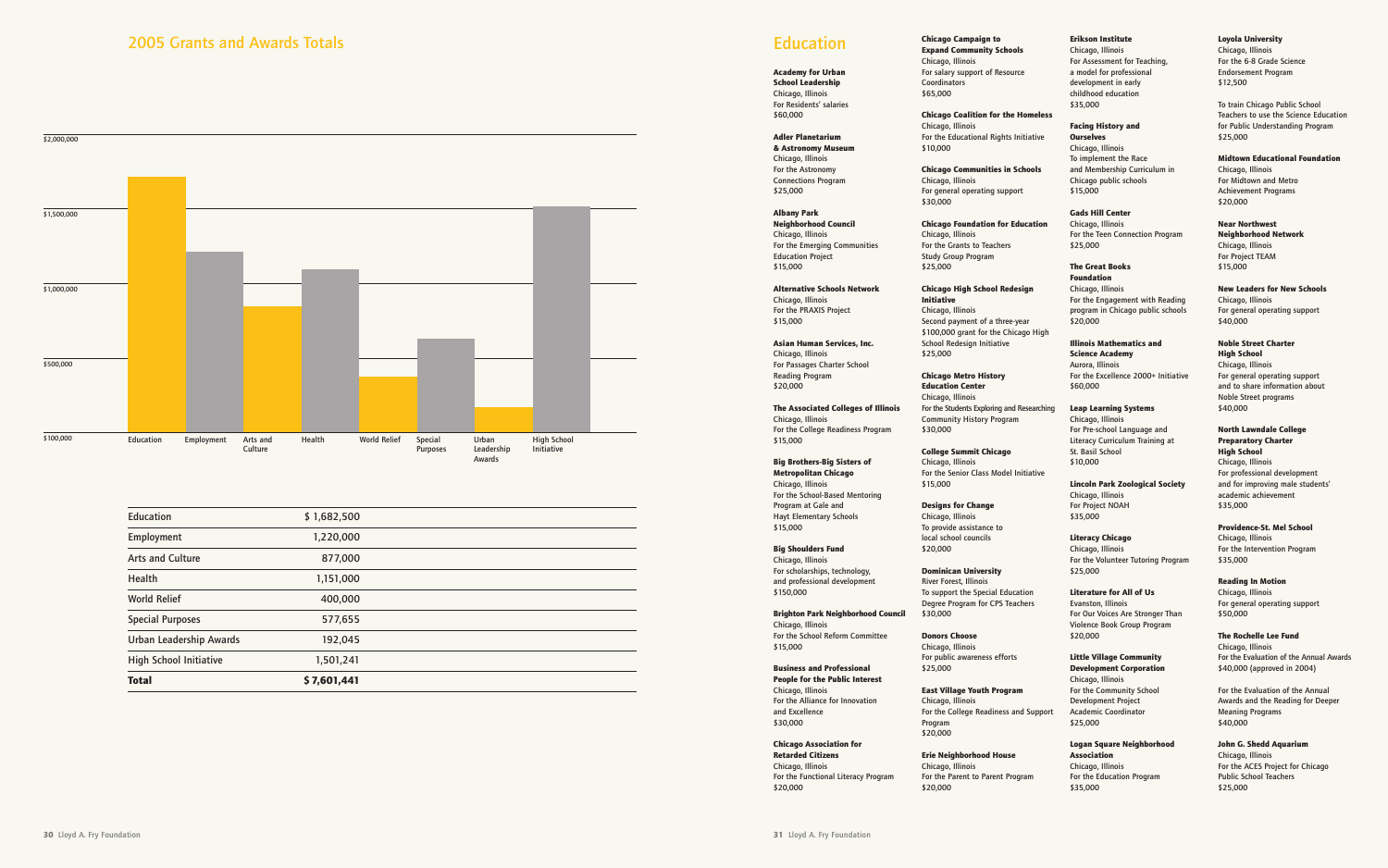**Local Economic and Employment Development Council** 

Chicago, Illinois For the Entry-Level Industrial Skill Training Program \$15,000

**Lutheran Social Services of Illinois** Des Plaines, Illinois For the ReConnections Program \$15,000

**Metropolitan Family Services**  Chicago, Illinois For the Young Fathers Initiative \$15,000

**Near West Side Community Development Corporation**  Chicago, Illinois For salary support of an employment specialist for the Home Visitors Program \$25,000

**The Night Ministry**  Chicago, Illinois For the Open Door Youth Emergency Shelter Program \$25,000

**North Lawndale Employment Network** Chicago, Illinois For the Resource Center \$25,000

**Partnership to End Homelessness** Chicago, Illinois For the No Agency Left Behind Project \$15,000

**Poder Learning Center**  Chicago, Illinois For the ESL Computer Training Program \$15,000

**Project Match**  Chicago, Illinois For enhancements to the information management system for employment service providers \$45,000

**Protestants for the Common Good** Chicago, Illinois For Providing Employment Opportunities for Ex-Offenders Program \$20,000

**Public Allies**  Chicago, Illinois For the Apprenticeship Program \$20,000

**Rape Victim Advocates**  Chicago, Illinois For the Adolescent Program \$25,000

**Roger Baldwin Foundation of ACLU, Inc.**  Chicago, Illinois For the Children's Initiative \$10,000

**Saint Elizabeth Catholic Worker**  Chicago, Illinois For salary support for the Director of Development \$10,000

**Southwest Chicago PADS** Chicago, Illinois For salary support of a part-time case manager \$15,000

**St. Leonard's Ministries**  Chicago, Illinois For salary support of the Retention Specialist for the Midwest Michael Barlow Center \$30,000

**Tuesday's Child**  Chicago, Illinois For the Familias Felices Program \$10,000

**Vietnamese Association of Illinois** Chicago, Illinois For the Refugee Electronic Assembly Classroom Training Program \$15,000

**Vital Bridges**  Chicago, Illinois For the Learning Center \$25,000

**YMCA of Metropolitan Chicago** Chicago, Illinois For the Customer Service and Employment Training Program \$25,000

Arts and Culture

**archi-treasures**  Chicago, Illinois For the Garden Gallery Project at Pablo Casals and Lowell Elementary Schools \$15,000

**Art Resources in Teaching** Chicago, Illinois For Building Arts Capacity in the Classroom, a professional development program for teachers \$12,000

**Arts for Learning Chicago**  Chicago, Illinois For the Art Works! Professional development series for teachers \$15,000

#### **Black Ensemble Theater**

Chicago, Illinois For Strengthening the School through Theater Arts Program \$10,000

#### **Changing Worlds**

Chicago, Illinois For the Literacy and Cultural Connections school program \$15,000

#### **Chicago Academy of Sciences**

Chicago, Illinois For the Science on the Go! education program \$20,000

#### **Chicago Architecture**

**Foundation**  Chicago, Illinois For the Newhouse Competition and development of a new architectural drafting curriculum \$25,000

#### **Chicago Children's Choir**

Chicago, Illinois For the In-School and Neighborhood Choir programs \$20,000

#### **Chicago Children's Museum**

Chicago, Illinois For My First Museum: A Teacher's Perspective on Learning professional development program \$10,000

#### **The Chicago Community Trust**  Chicago, Illinois For the Chicago Public Schools

Arts Education Initiative \$25,000

#### **Chicago Dramatists**

Chicago, Illinois For In-School Playwriting classes \$10,000

#### **Chicago Humanities**

**Festival**  Chicago, Illinois For the Children's Humanities Festival and Educational Outreach \$15,000

#### **Chicago Symphony Orchestra**

Chicago, Illinois For the Musicians Residency Program \$30,000

#### **Claretian Associates**

Chicago, Illinois For the South Chicago Art Center school outreach program \$15,000

#### **Facets Multimedia**

Chicago, Illinois For the Education Program of the Chicago Children's International Film Festival \$15,000

### **Field Museum of Natural History**

Chicago, Illinois For the Cultural Connections Program \$30,000

#### **Free Street Programs**

Chicago, Illinois For the Arts Literacy, ARTS in the Parks, and Teen Street Programs \$20,000

#### **Hubbard Street Dance Chicago**

Chicago, Illinois For the Education and Community Programs \$20,000

#### **Joffrey Ballet**

Chicago, Illinois For the Middle School Dance Clubs in the Chicago Park District \$20,000

#### **Lyric Opera of Chicago**

Chicago, Illinois For the OPERAREACH Youth Education programs \$25,000

#### **Marwen Foundation**

Chicago, Illinois For the Introductory Studio Arts Program \$20,000

#### **Mexican Fine Arts Center Museum**

Chicago, Illinois For the Teacher Development Initiatives to help teachers use the Museum as a teaching tool \$10,000

#### **Millennium Park/**

**The Joan W. and Irving B. Harris Music and Dance Theater** Chicago, Illinois For the endowment \$200,000

#### **Museum of Contemporary Art**

Chicago, Illinois For the School Programs \$25,000

#### **Music Institute of Chicago**

Winnetka, Illinois For the Music Integration Project \$15,000

### **Music Theatre Workshop**

Chicago, Illinois For the Artist Training Program \$15,000

#### **Southwest Women Working Together** Chicago, Illinois For the Community Organizing Initiative to develop parent leadership groups within Chicago Public Schools

\$20,000

**St. Vincent De Paul Center**  Chicago, Illinois For the Early Intervention Initiative \$25,000

#### **Strategic Learning Initiatives**  Chicago, Illinois For the Scaling Up Best Practice Program \$25,000

**Target Area Development Corporation**  Chicago, Illinois For the Campaign to Improve School Attendance and Achievement Program \$20,000

#### **Target Hope, Inc.** Chicago, Illinois For the Academic Achievement and High School Retention Expansion Component \$20,000

**Teach for America Chicago** Chicago, Illinois For general operating support \$25,000

#### **Umoja Student**

**Development Corporation** Chicago, Illinois For general operating support and for further development of the graduate tracking and support system \$45,000

#### **Union League Boys & Girls Clubs**  Chicago, Illinois For the Education and Career

Programs for Teens \$20,000

#### **The University of Chicago Center for Urban School Improvement** Chicago, Illinois For the New Teachers Network

\$65,000 **Working in the Schools** 

Chicago, Illinois For the Power Lunch Program \$20,000

**The Young Women's Leadership Charter School of Chicago** Chicago, Illinois For general operating support \$20,000

# Employment

**Alternatives, Inc.**  Chicago, Illinois For the Restorative Justice Initiative \$15,000

**Apna Ghar, Inc.** Chicago, Illinois For comprehensive counseling services \$30,000

**Asian Human Services, Inc.**  Chicago, Illinois For the ESL component of the Literacy Education for Adults and Families Program \$20,000

**Breaking Ground** Chicago, Illinois For the Manufacturing Credentialing System \$20,000

#### **Breakthrough Urban Ministries**  Chicago, Illinois For the BEST Transitional Jobs Program \$20,000

**Broader Urban Involvement and Leadership Development**  Chicago, Illinois For the Youth Violence Prevention Project \$30,000

#### **Cambodian Association of Illinois**  Chicago, Illinois For the Cambodian Community Employment Program \$25,000

**The CARA Program**  Chicago, Illinois For general operating support \$30,000

**Center for Economic Progress**  Chicago, Illinois For the Financial Empowerment Project \$25,000

#### **Chicago Christian Industrial League** Chicago, Illinois For the Employment Retention Initiative \$15,000

**Chicago House and Social Service Agency**  Chicago, Illinois For the HIV Employment Services System \$30,000

# **Chicago Jobs Council**

Chicago, Illinois For Frontline Focus: A Professional Development Series for Job Developers \$30,000

**Chicago Legal Advocacy for Incarcerated Mothers**  Chicago, Illinois To hire a staff attorney

\$15,000

**Chicago Lights**  Chicago, Illinois For the Job Training and Readiness Program \$15,000

**Chicago Metropolitan Battered Women's Network**  Chicago, Illinois For the Centralized Training Institute \$30,000

**Community Media Workshop** Chicago, Illinois For general operating support \$15,000

**Corporation for Supportive Housing**  Chicago, Illinois For the Homeless Access to Workforce Development System Project \$20,000

**The Day Laborer Collaboration**  Chicago, Illinois For the Leadership Development Program \$15,000

**The Enterprising Kitchen** Chicago, Illinois For Job Skills Training for the Changing Economy \$20,000

#### **Friends of the Parks** Chicago, Illinois For the Citizen Advocacy in Parks

Program \$15,000 **Greater Chicago Food Depository** 

Chicago, Illinois For the Produce People Share Program \$50,000

**Greater West Town Community Development Project**  Chicago, Illinois For the Vocational Training and Employment Services programs \$35,000

**Heartland Human Care Services, Inc.** Chicago, Illinois For the Vocational English Enhancement and Expansion Project \$40,000

**Howard Area Community Center** 

Chicago, Illinois For general operating support \$30,000

#### **Inspiration Corporation**

Chicago, Illinois For Café Too Culinary Skills Job Training Program and costs related to organizational growth \$30,000

**Institute of Women Today**  Chicago, Illinois For salary support of a Development Director \$25,000

**Instituto del Progreso Latino**  Chicago, Illinois For Carreras en Salud: the Bilingual Healthcare Bridge Program \$30,000

**Interfaith Housing Development Corporation of Chicago** Chicago, Illinois For general operating support \$15,000

**Interfaith Refugee & Immigration Ministries**  Chicago, Illinois For the Pan-African Association Workforce Development Program \$15,000

**Jane Addams Resource Corporation** Chicago, Illinois For developing a Vocational English as Second Language Program \$20,000

**La Casa Norte** Chicago, Illinois For salary support of a Youth Case Manager \$10,000

**Lakefront Supportive Housing**  Chicago, Illinois For the Strategic Assessment Team \$50,000

**Latino Union of Chicago** Chicago, Illinois For the Day Laborer Program \$15,000

**Life Span**  Chicago, Illinois For Employment Services for Domestic Violence Victims Program \$20,000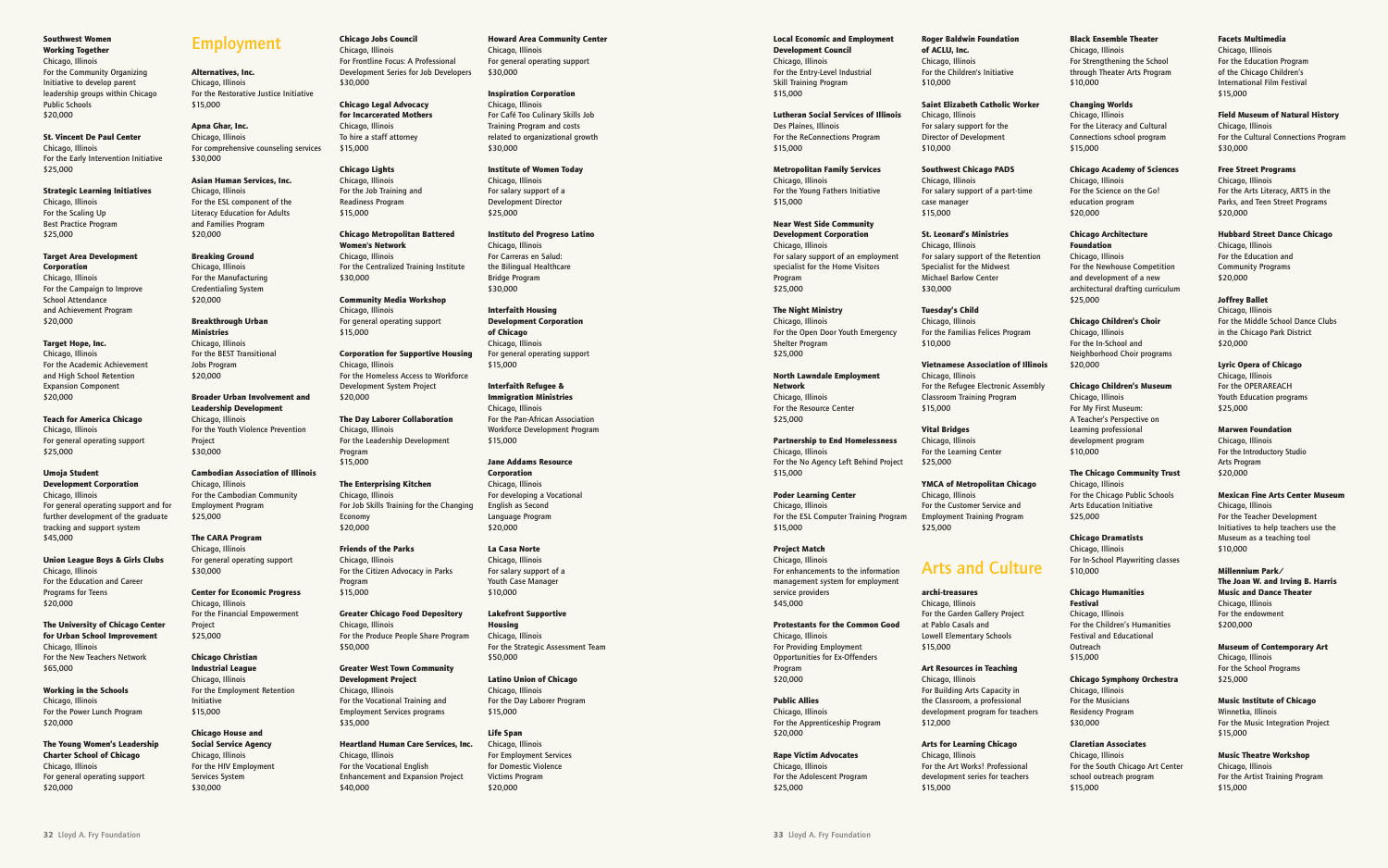**The Newberry Library** 

# Chicago, Illinois For the Teachers as Scholars Program \$30,000

**Pegasus Players** Chicago, Illinois For the Artists in Residency with Teachers Program \$15,000

#### **Performing Arts**

**Chicago** Chicago, Illinois<br>For the arts education<br>program at Roberto Clemente High School \$7,500

# **The Poetry Center of Chicago**

Chicago, Illinois For the Hands on Stanzas Outreach Program \$20,000

#### **Puerto Rican Arts Alliance**

Chicago, Illinois For Cuatro and Spanish Guitar Lessons offered in Chicago Public Schools \$10,000

#### **Redmoon Theatre**

Chicago, Illinois For the School Partnership Program, an integrated arts education program for children in Audubon Elementary School \$10,000

#### **Alliance for Community Empowerment** Chicago, Illinois For counseling services at the Oasis  $$5,000$

#### **Sherwood Conservatory**

**of Music** Chicago, Illinois For the Tuition Support Program \$7,500

#### **Sno w City Arts**

**Foundation** Chicago, Illinois For general operating support \$10,000

#### **Suzuki-Orff School for Young Musicians**  Chicago, Illinois For general operating support

\$25,000 **Urban Gateways**

## Chicago, Illinois

For the Summer Institute for Chicago public school teachers \$20,000

#### **WTTW11**

Chicago, Illinois For Artbeat Chicago \$70,000

## **Health**

**Access Community Health Network** Chicago, Illinois For the Chronic Disease Care Management Initiative \$30,000

**American Lung Association of Metropolitan Chicago** Chicago, Illinois For the Community Health Educators: Making Connections and Reducing Disparities Project \$25,000

# **The ARK**  Chicago, Illinois<br>For the Health Center \$25,000

**Beacon Therapeutic Diagnostic & Treatment Center** Chicago, Illinois For the Shelter Outreach Services Program \$15,000

#### **Better Existence with HIV**  Evanston, Illinois For the Healthier Women HIV Prevention Program \$10,000

#### **Carole Robertson Center for Learning**

Chicago, Illinois For the Family Health Education Program \$36,000

Chicago, Illinois<br>For Healthcare Services \$25,000

#### **Centro Comunitario Juan Diego** Chicago, Illinois For the Community Health Promoter Program \$20,000

**Centro San Bonifacio**  Chicago, Illinois For the Multipliers Program \$20,000

# **Chicago Children's Advocacy Center**

Chicago, Illinois For salary support for the Medical Advocate position \$25,000

#### **Chicago Health Connection**  Chicago, Illinois For the Peer Counselor Training and Placement Program \$10,000

**Chicago Youth Programs, Inc.** Chicago, Illinois

# For the Primary Health Care and Prevention Programs \$15,000

**Children's Home & Aid Society** Chicago, Illinois For the Peer Education Component of the Illinois Subsequent Pregnancy Program

### \$15,000 **Children's Memorial Medical Center** Chicago, Illinois For the Consortium to Lower Obesity in Chicago Children: Community Organization for Obesity Prevention in Humboldt Park project

\$40,000 **Chinese American Service League** Chicago, Illinois For the Community Health Program \$25,000

#### **Deborah's Place**  Chicago, Illinois For the Health Services Program \$30,000

**Erie Family Health Center** Chicago, Illinois To expand mental health services at Erie's Teen Health Center and Pedro Albizu Campos High School \$35,000

Chicago, Illinois<br>Final payment of a four-year grant to establish the Center for Adult Learning \$60,000

#### **The Family Institute**  Evanston, Illinois For the Community Outreach Program \$30,000

# High School **Initiative**

**Health and Medicine Policy Research Group**  Chicago, Illinois For the Initiativ e to Improve the Health of Incarcerated and Recently Released Girls

For the fifth year's activities of a multi-year initiativ e to improve student achievement and create lasting improvements in the learning environments at six Chicago public high schools \$1,501,241

\$25,000

# **Illinois Caucus for Adolescent**

**Health** Chicago, Illinois For general operating expenses and for Real Truth for Illinois Youth \$30,000

## **Illinois College of Optometry**

Chicago, Illinois For the Vision of Hope Health Alliance \$35,000

# **Illinois Maternal & Child Health Coalition** Chicago, Illinois

For the Illinois Coalition for School Health Centers \$25,000

**Illinois Poison Center** Chicago, Illinois<br>For the Latino Outreach Program \$15,000

# **Infant Welfare Society**

**of Chicago** Chicago, Illinois For the Whole Women's Wellness Project \$40,000

# **Interfaith Council for the Homeless**

### **Interfaith House** Chicago, Illinois For the Health and Housing Outreach Team \$25,000

**Juvenile Protective Association** Chicago, Illinois For the Treatment and Counseling Program \$25,000

#### **La Rabida Children's Hospital and Research Center**  Chicago, Illinois For the Community Asthma Program \$20,000

**Mobile C.A.R.E.**  Chicago, Illinois For the Community Asthma Education Component \$30,000

#### **Mount Sinai Hospital Medical Center**  Chicago, Illinois For the Pediatric Asthma Initiative \$35,000

**Near North Health Service Corporation** Chicago, Illinois For the Asthma Education Program \$25,000

#### **PCC Community Wellness Center** Oak Park, Illinois For the Maternal and Child Health Community Services Program \$35,000

**Rush University Medical Center** Chicago, Illinois

#### For the Rush-Interfaith House Nurse Practitioner Program

\$20,000

#### **Saint Anthony Hospital Foundation** Chicago, Illinois For the Primary Prevention project \$35,000

# **Sargent Shriver National Center on Poverty Law** Chicago, Illinois

For the Linguistically and Culturally Appropriate Services Project \$50,000

For the Illinois Health Policy Advocacy Project \$50,000

#### **SGA Youth & Family Services**  Chicago, Illinois For the Belle Arts Project \$20,000

**St. Bernard Hospital and Health Care Center**  Chicago, Illinois For the Pediatric Mobile Health Unit \$20,000

#### **Swedish Covenant Hospital** Chicago, Illinois For the school-based clinic

at Roosevelt High School

\$30,000 **University of Illinois at Chicago** Chicago, Illinois For the Healthy Steps for Young Children Program

\$40,000

For Chicago Health Corps members' stipends \$15,000

#### **Vietnamese Association of Illinois**  Chicago, Illinois For the Refugee and Immigrant Family Health Access Project \$20,000

**Whit e Crane Wellness Center** Chicago, Illinois For the Holistic Health Outreach Initiativ e \$25,000

#### **YWCA of Metropolitan Chicago** Chicago, Illinois For the RISE Children's Counseling Center \$25,000

Urban Leadership Awards

# **Carole Robertson Center for Learning**

#### **Women Employed Institute**

Chicago, Illinois Final payment of a four-year grant to research, develop, implement, and disseminate career development tools to help low-income women move out of poverty \$132,045

World Relief

#### **CARE** Chicago, Illinois For the Earthquake and Tsunami Relief and Rehabilitation Fund \$50,000

For the Emergency Response Fund \$50,000

#### **Church World Service** Elkhart, Indiana For the Tsunami Recovery Program

\$50,000 For the Emergency Response

Program \$50,000

#### **Doctors Without Borders USA** New York, New York

For the Emergency Relief Fund \$100,000

#### **Oxfam America** Boston, Massachusetts For the Tsunami Relief and Global Emergency Fund \$50,000 For the Humanitarian Response Program

\$50,000

# Special Purposes

#### **Asian Americans/Pacific Islanders**

**in Philanthropy** San Francisco, California For membership dues \$200

#### **Chicago Council on Foreign**

**Relations** Chicago, Illinois For the President's Circle \$250

#### **Chicago Foundation for Women**

Chicago, Illinois To establish the Eleanor Petersen Legacy Fund \$2,500

#### **Chicago Global Donors Network**

Chicago, Illinois For operational start-up and program expenses \$7,500

#### **Council on Foundations**

Washington, DC For membership dues \$15,700

#### **Donor s Forum of Chicago**

Chicago, Illinois For membership dues \$18,539

For Preserving the Public Trust Task Force and for work to analyze and compare the administrative expenses of foundations \$5,000

#### **Grantmakers for Education**

Portland, Oregon For membership dues \$1,000

#### **Independent Sector**

Washington, DC For membership dues and annual conference \$10,748

For membership dues \$4,868

#### **Ravinia Festival Association**

Highland Park, Illinois In support of a summer concert performance \$10,000

**Other Grants** Grants made to 113 organizations upon the recommendation of the members of the Board of Directors, the Fry family, and the employee matching grants program \$501,350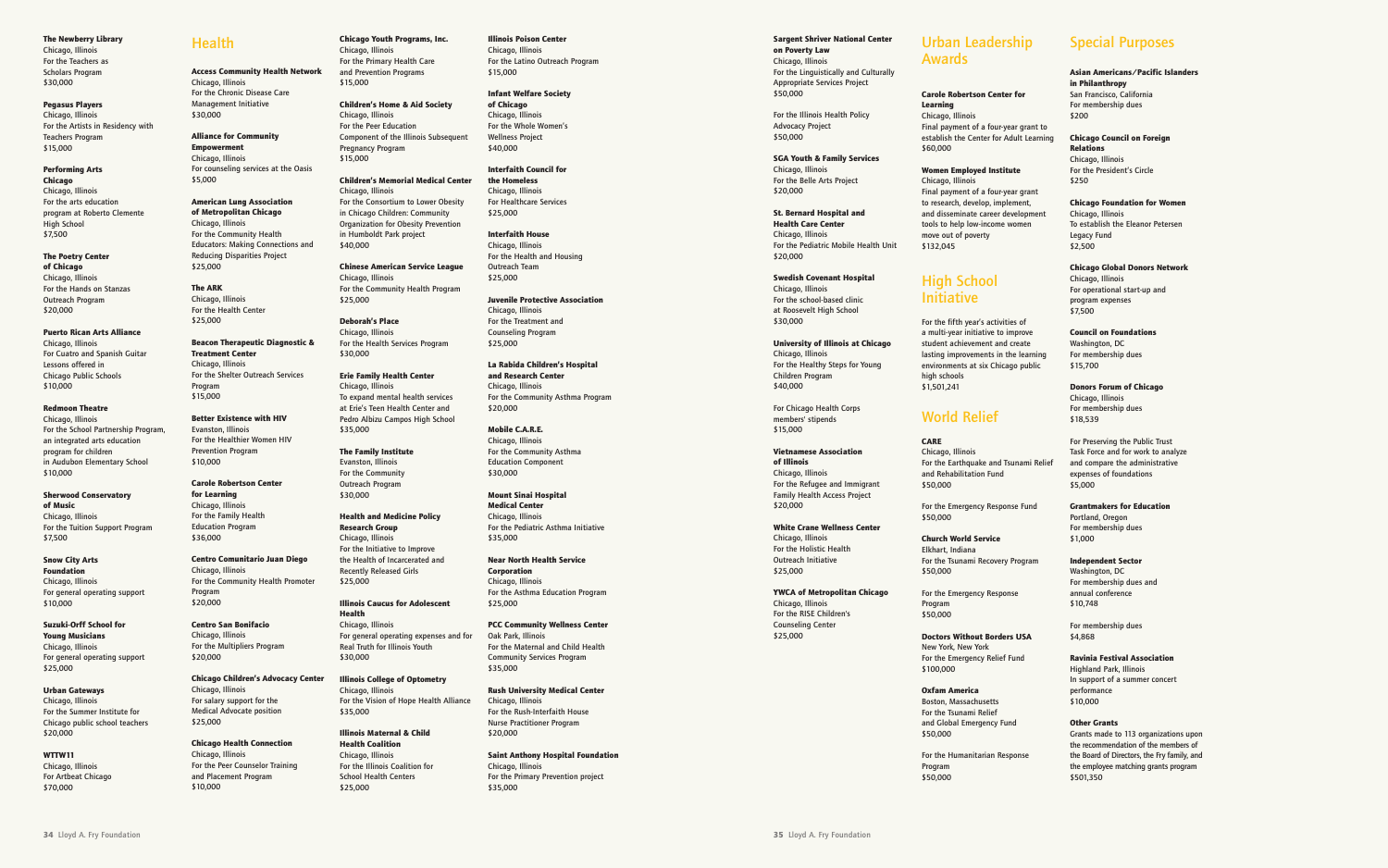# Board of Directors of Lloyd A. Fry Foundation

We have audited the accompanying statements of the financial position of the Lloyd A. Fry Foundation as of June 30, 2005 and 2004 and the related statements of activities and of cash flows for the years then ended. These financial statements are the responsibility of the Foundation's management. Our responsibility is to express an opinion on these financial statements based on our audits.

We conducted our audits in accordance with the U.S. generally accepted auditing standards. Those standards require that we plan and perform the audit to obtain reasonable assurance about whether the financial statements are free of material misstatement. An audit includes examining, on a test basis, evidence supporting the amounts and disclosures in the financial statements. An audit also includes assessing the accounting principles used and significant estimates made by management as well as evaluating the overall financial statement presentation. We believe that our audits provide a reasonable basis for our opinion.

In our opinion, the financial statements referred to above present fairly, in all material respects, the financial position of the Lloyd A. Fry Foundation as of June 30, 2005 and 2004 and its activities and cash flows for the years then ended in conformity with U.S. generally accepted accounting principles.

Altschuler Helvein El Glasser LLP

Altschuler, Melvoin and Glasser LLP Chicago, Illinois September 16, 2005

# 2005 Financial Statements

#### Statements of Financial Position

#### **Assets**

Cash and equivalent Accrued dividends and interest receivable Excise tax refund receivable Prepaid expenses Marketable securities Investment partnerships Furniture and equipment, net

#### **Liabilities and Net Assets**

Accrued expenses Unconditional grants payable Deferred federal excise tax

Unrestricted net assets

See accompanying notes.

| June 30, 2005   | June 30, 2004   |
|-----------------|-----------------|
|                 |                 |
| \$<br>4,464,790 | \$<br>7,034,648 |
| 460,672         | 357,334         |
| 171,754         | 216,670         |
| 10,516          | 19,291          |
| 163,637,063     | 156,890,936     |
| 485,580         | 156,250         |
| 101,831         | 124,175         |
| \$169,332,206   | \$164,799,304   |
|                 |                 |
| \$<br>62,100    | \$<br>58,403    |
| 340,000         | 902,045         |
| 267,105         | 260,425         |
| 669,205         | 1,220,873       |
| 168,663,001     | 163,578,431     |
| \$169,332,206   | \$164,799,304   |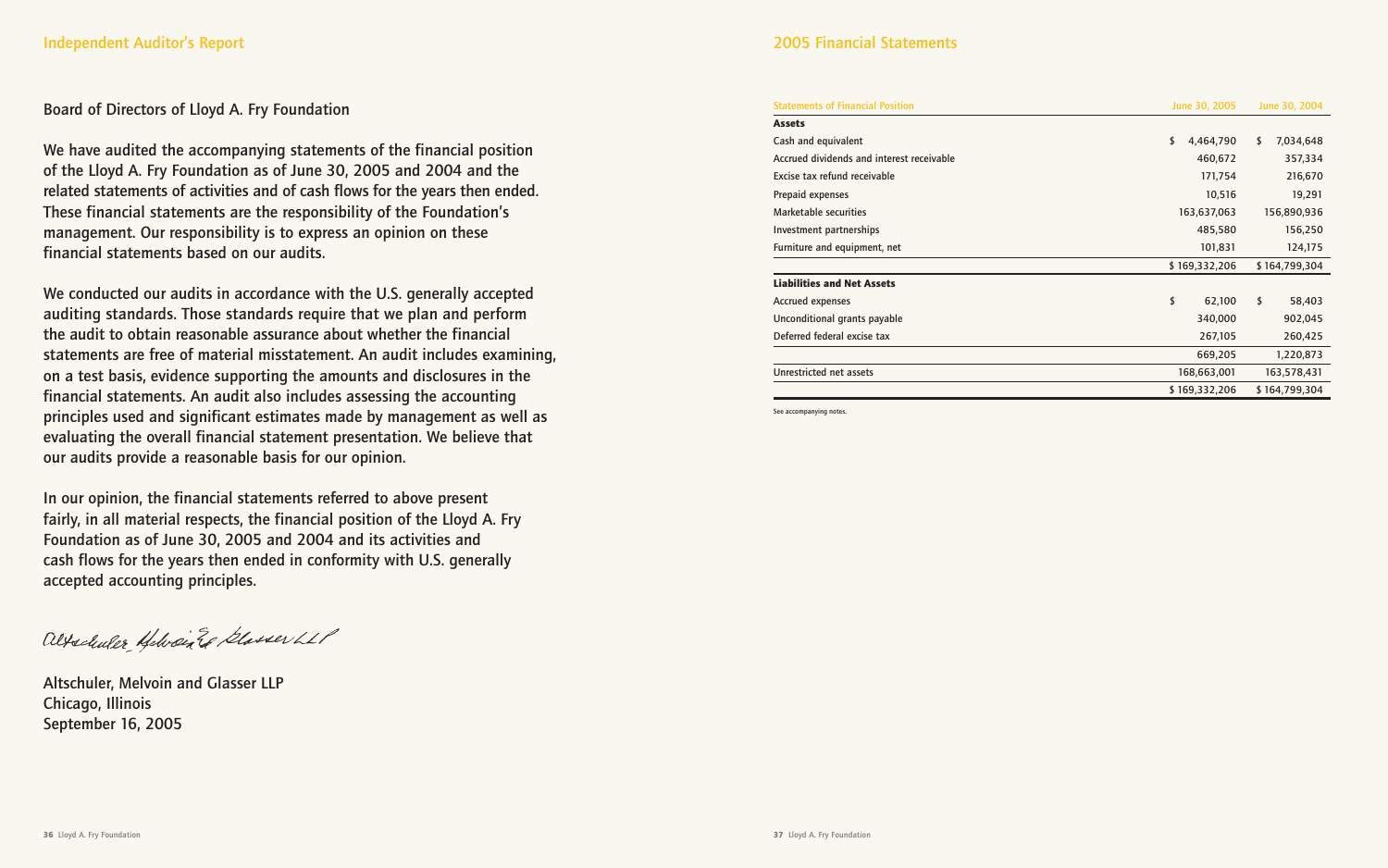| June 30, 2005   | June 30, 2004    |
|-----------------|------------------|
|                 |                  |
| \$<br>5,084,570 | \$<br>16,698,692 |
| 42,788          | 55,342           |
| (10,099,585)    | (22, 237, 315)   |
|                 |                  |
| (103, 338)      | (109, 156)       |
| 44,916          | (174, 296)       |
| 8,775           | (9,022)          |
| 3,694           | 32,374           |
| (562, 045)      | (505, 196)       |
| 6,680           | 89,425           |
| (5, 573, 545)   | (6, 159, 152)    |
|                 |                  |
| (20, 443)       | (6, 434)         |
| 112,380,845     | 121,212,980      |
| (109, 356, 715) | (114, 858, 352)  |
| 3,003,687       | 6,348,194        |
| (2,569,858)     | 189,042          |
|                 |                  |
| 7,034,648       | 6,845,606        |
| 4,464,790<br>\$ | \$<br>7,034,648  |

# 2005 Financial Statements

| <b>Statements of Activities</b>         | June 30, 2005   | June 30, 2004   |  |
|-----------------------------------------|-----------------|-----------------|--|
| <b>Revenue</b>                          |                 |                 |  |
| <b>Fixed income investments</b>         | \$<br>1,688,538 | \$<br>1,715,583 |  |
| <b>Dividends</b>                        | 1,848,896       | 1,539,737       |  |
| Distributions from Lloyd A. Fry Trusts  | 865,563         | 1,039,539       |  |
|                                         | 4,402,997       | 4,294,859       |  |
| <b>Expenditures</b>                     |                 |                 |  |
| <b>Grants authorized</b>                | 7,127,054       | 7,402,483       |  |
| Administrative and other expenses       | 2,167,796       | 2,182,530       |  |
| Federal excise tax                      | 123,162         | 248,469         |  |
|                                         | 9,418,012       | 9,833,482       |  |
| <b>Expenditures over revenue</b>        | (5,015,015)     | (5,538,623)     |  |
| Net gains on investments                |                 |                 |  |
| Realized                                | 9,519,613       | 13,409,653      |  |
| <b>Unrealized</b>                       | 579,972         | 8,827,662       |  |
|                                         | 10,099,585      | 22,237,315      |  |
| Net increase in unrestricted net assets | 5,084,570       | 16,698,692      |  |
| Unrestricted net assets                 |                 |                 |  |
| Beginning of year                       | 163,578,431     | 146,879,739     |  |
| <b>End of year</b>                      | \$168,663,001   | \$163,578,431   |  |

See accompanying notes.

Statements of Cash Flows **Operating activities** Net increase in unrestricted net assets Depreciation Net realized and unrealized gains on investments **Changes in:**  Accrued dividends and interest receivable Excise tax refund receivable Prepaid expenses Accrued expenses Unconditional grants payable Deferred federal excise tax **Net cash used in operating activities Investing activities** Additions to furniture and equipment Proceeds from sales of investments Purchases of investments **Net cash provided by investing activities Increase (decrease) in cash and equivalent Cash and equivalent** Beginning of year **End of year** See accompanying notes.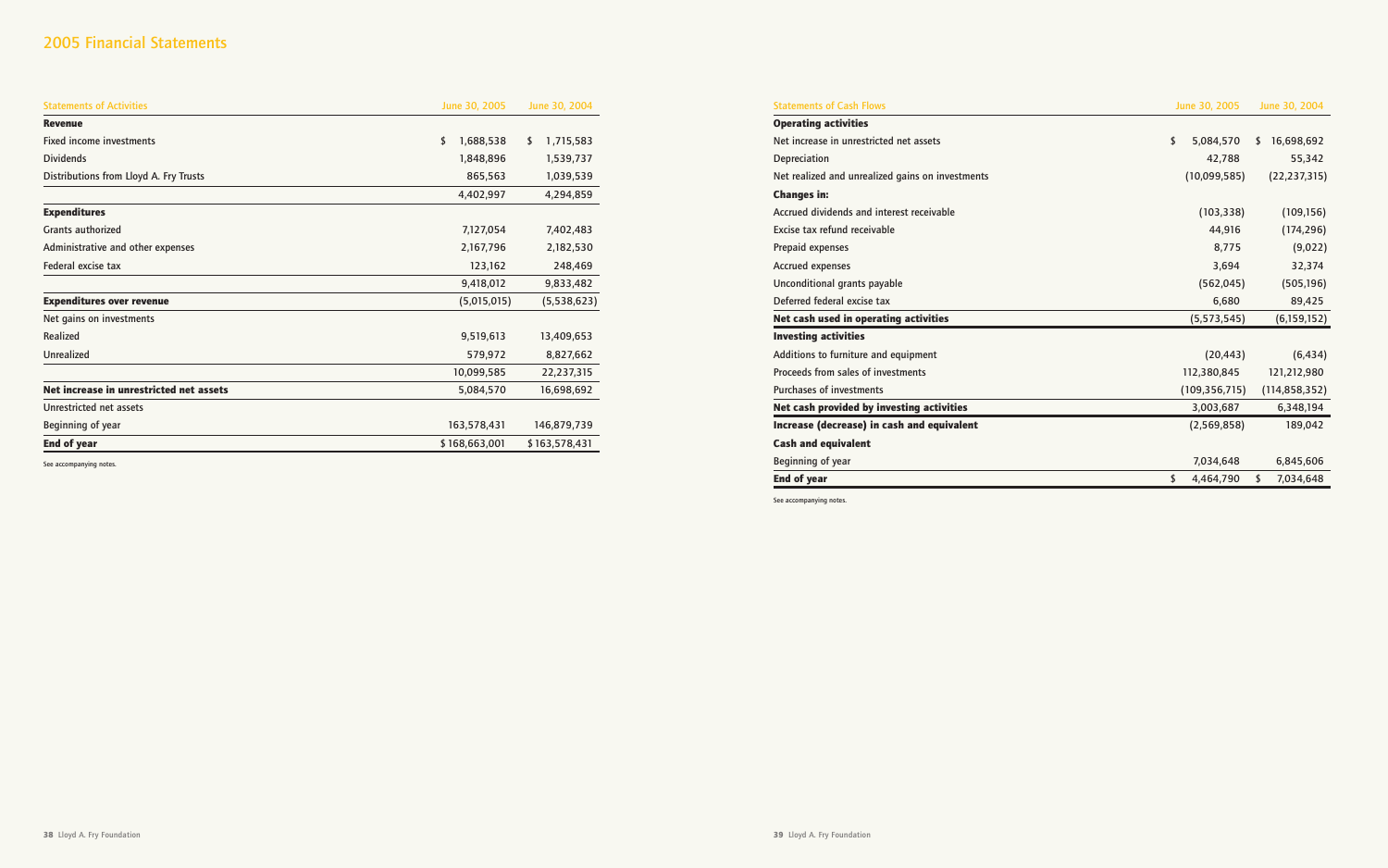#### Note 4

#### **Investment Partnerships**

Investment partnerships consist of limited partnership interests in venture capital funds, buyout funds, mezzanine and subordinated debt funds, and restructuring and distressed debt and securities funds. The Foundation had open commitments to make additional partnership investments of \$4,503,625 at June 30, 2005 (2004–\$4,843,750).

#### Note 5

#### **Grant Commitments**

Unconditional grants payable at June 30, 2005 are estimated to be distributed in fiscal 2006.

The Foundation had approved grants amounting to approximately \$300,000 at June 30, 2005 (2004– \$4,430,000) which are subject to the satisfaction of prior conditions by the intended recipients before payments will be made. These conditional grants are not reflected in the financial statements.

#### Note 6

#### **Other Commitments**

The Foundation is required to make the following minimum annual rental payments under a noncancelable lease for office space through 2010:

| 2006 | \$135,840 | G                      |
|------|-----------|------------------------|
| 2007 | 139,918   | Jι                     |
| 2008 | 144.149   | Ġ                      |
| 2009 | 148,453   | $\frac{1}{\mathsf{U}}$ |
| 2010 | 88,075    | a                      |
|      | \$656,435 |                        |

Rental expense (primarily for office space) was approximately \$186,000 for fiscal year 2005 (2004–\$186,000).

Note 7

Uncon .<br>Trants Jncon

# **Federal Excise Taxes**

The Foundation is classified as a private foundation pursuant to Section 509(a) of the Internal Revenue Code and, therefore, is subject to an excise tax on net investment income, including realized net gains on sales of securities. A liability for deferred excise taxes is provided on the unrealized gain on investments and accrued investment income. The tax was provided for at a 1 percent rate for fiscal year 2005 and 2004. Private foundations are also required to make minimum annual distributions of grants in accordance with a specified formula. The Foundation met the distribution requirement for fiscal years 2005 and 2004.

Note 8

## **Grant Distributions**

During the current year, grants totaling \$7,691,069 were paid, including Foundation Grants of \$5,901,805, Employee Matching Grants of \$6,350, Urban Leadership Awards of \$192,045 and payments relating to the High School Initiative of \$1,590,869. Unconditional grants authorized but not distributed as of June 30, 2005 totaled \$340,000. Grant expense for fiscal year 2005 consisted of the following:

| Unconditional grants payable            |              |
|-----------------------------------------|--------------|
| at June 30, 2004                        | \$ (902,045) |
| Grants distributed from July 1, 2004 to |              |
| June 30, 2005                           | 7,691,069    |
| <b>Grants returned</b>                  | (1,970)      |
| Unconditional grants payable            |              |
| at June 30, 2005                        | 340,000      |
|                                         | \$7,127,054  |

# Note 9

#### **Employee Benefit Plan**

The organization maintains a Section 403(b) salary reduction retirement plan. The plan covers all full-time employees. The plan agreement provides for employer contributions based on a set percentage of salary up to the annual maximum. The Foundation's contributions for 2005 and 2004 were \$44,569 and \$57,124, respectively.

#### Note 1

#### **Nature of Activities and Significant Accounting Policies** Nature of Activities

Lloyd A. Fry Foundation (the "Foundation") is a nonprofit private charitable foundation which distributes grants principally to charitable organizations.

The Foundation is exempt from income taxes under Section 501(c)(3) of the Internal Revenue Code and applicable state law.

#### Investments

Investments are stated at market value. The fair values of investment partnerships are estimated by management based on the fair value of the assets owned by the partnerships (as determined by managing partners of the partnerships) and the liquidity of the Foundation's investments in those partnerships. The market value of corporate bonds and equity securities traded on national securities exchanges is the last reported sales price. Purchases and sales of securities are accounted for on the trade date. Interest is recorded as earned and dividends are recorded on the exdividend date.

#### Cash Equivalents

The Foundation considers all investments purchased with a maturity of three months or less to be cash equivalents.

The Foundation maintains its cash in bank accounts which, at times, may exceed federally insured limits. The Foundation has not experienced any losses in such accounts. Management believes that the Foundation is not exposed to any significant credit risk on cash.

#### Furniture and Equipment

Furniture and equipment are stated at cost. Depreciation is being computed over the estimated useful lives of the assets using the straight-line method.

#### Use of Estimates

The preparation of financial statements in conformity with U.S. generally accepted accounting principles requires management to make estimates and assumptions affecting the amounts reported in the financial statements and accompanying notes. Actual results could differ from those estimates.

#### Note 2

#### **Distributions from Lloyd A. Fry Trusts**

The Foundation has a residual interest in several trusts established by the Estate of Lloyd A. Fry. The Trusts made distributions to the Foundation of \$865,563 during fiscal year 2005 (2004–\$1,039,539). Future residual amounts to be received by the Foundation cannot be determined.

#### Note 3

#### **Marketable Securities**

Marketable securities consisted of the following:

|                          |               | 2005          |               | 2004          |
|--------------------------|---------------|---------------|---------------|---------------|
|                          | Cost          | <b>Market</b> | Cost          | Market        |
| <b>Equity securities</b> | \$96,902,171  | \$123,439,244 | \$96,952,002  | \$122,538,313 |
| Fixed income investments | 39,505,027    | 39,197,819    | 34,253,796    | 34,352,623    |
| Certificates of deposit  | 1,000,000     | 1,000,000     |               |               |
|                          | \$137,407,198 | \$163,637,063 | \$131,205,798 | \$156,890,936 |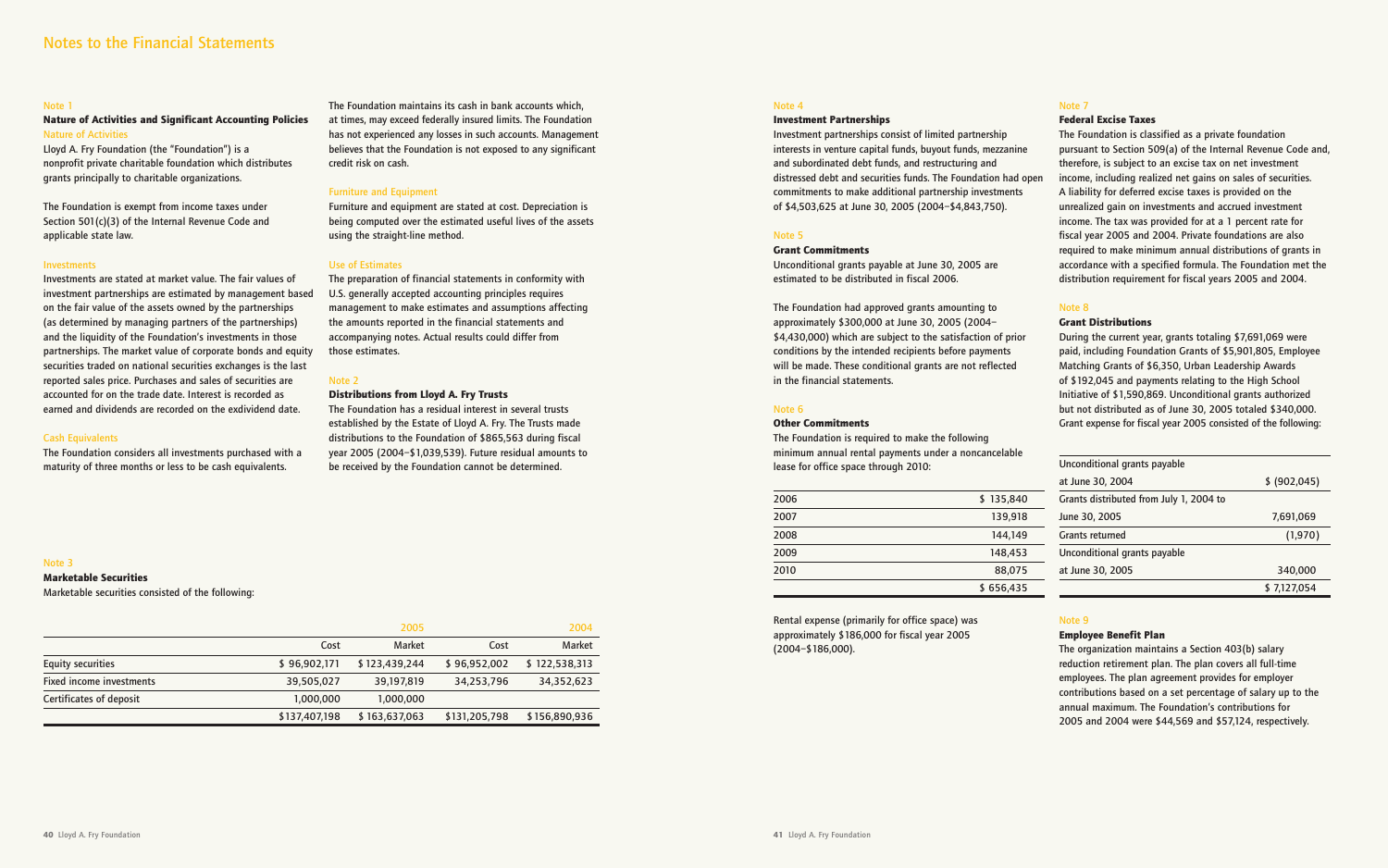The Lloyd A. Fry Foundation supports organizations with the strength and commitment to address persistent problems of urban Chicago resulting from poverty, violence, ignorance, and despair. We seek to build the capacity of individuals and the systems that serve them. Our vision is a Chicago that offers education, prosperity, and hope for all.

The Foundation is interested in programs that improve conditions for low-income, underserved communities in Chicago. We award grants in four major fields: Education, Employment, Arts and Culture, and Health. Within these funding areas, we give priority to:

- **●** Programs with a demonstrated record of high-quality, effective services
- **●** Efforts to improve the quality and effectiveness of programs and services (these might include program design, evaluation or staff development efforts, among others)
- **●** The development of innovative approaches that will contribute valuable examples, information, and knowledge to others working in the field

The Foundation is also interested in policy advocacy efforts that help ensure low-income communities and individuals in Chicago are treated fairly and have access to the services they need and deserve.

#### **Education**

The Education Program has been a cornerstone of our grantmaking since the Foundation's inception. Our interests in education focus on improving public education and expanding educational opportunities in order to increase the academic achievement of low-income students in Chicago. Teacher training, school leadership development, academic enrichment, and college preparation programs are among the activities we fund to support this goal. The Foundation also considers grant requests for parent and community involvement efforts and policy advocacy when the connection to academic achievement is clear.

We generally do not fund unsolicited proposals from individual Chicago Public Schools. Charter schools are one exception. In considering support to a CPS charter school, we look for: a record of strong academic performance among students; a focus on improving academic achievement; and indicators that the work funded by the grant will contribute valuable lessons and strategies that can be adopted by other schools. After an initial year of funding, charter schools may be required to develop plans for making the lessons learned under the grant available to other schools.

#### **Employment**

We will consider programs operated by nonprofit community service organizations, community health centers, hospitals, and policy advocacy organizations. Programs must demonstrate the ability to measure improvements in access to care and health status within an accessible, culturally and linguistically competent environment.

Our Employment Program grantmaking addresses our commitment to helping families and individuals move out of poverty. We support employment programs that help low-income individuals build the knowledge and skills necessary to find and keep jobs. We are particularly interested in programs that help individuals improve their potential to advance to living-wage jobs and careers. Grants are made to projects that focus on: employment-related literacy and English as a Second Language; employment assistance programs that offer pre-employment, job placement, and job retention services; and vocational training connected to growing industries.

We also recognize the need to improve the quality and effectiveness of employment programs. We encourage proposals for efforts to build the capacity of organizations to deliver high-quality employment services. We also welcome proposals for policy advocacy efforts to improve the quality of education and training programs and to increase access to education and training for low-income adults.

#### **Arts and Culture**

Our Arts and Culture funding focuses on arts education programs for low-income Chicago youth that use the arts as a means to improve learning and provide life enriching experiences. We are especially interested in arts education programs that provide a rich combination of: arts instruction; performance or exhibition experiences; interaction with professional artists; and training and professional development opportunities for arts educators and classroom teachers. The Fry Foundation gives priority to partnerships between cultural organizations and public schools, as well as to cultural organizations directly serving low-income youth.

#### **Health**

The Health Program seeks to improve access to quality care for Chicago's low-income residents. We support programs that target Chicago's underserved neighborhoods and communities with needed primary care (including medical, vision, dental, and mental health care), community outreach and disease prevention programs, and policy advocacy efforts. We give priority to research-based initiatives that: incorporate health education, early disease detection, and treatment interventions for chronic diseases (such as asthma, diabetes, HIV/AIDS, and hypertension); enroll families into governmentsubsidized health insurance programs (such as KidCare, FamilyCare, Medicaid, and Medicare); include strategic partnerships between a health system and community-based organizations; focus on linguistically and culturally competent programs for limited-English speaking immigrants; and improve knowledge and practice in the health field.

#### **What the Foundation Does Not Fund**

In general, the Foundation does not make grants to individuals or governmental entities. We also do not provide funding for: general operating expenses for new grantees, capital projects, endowments, fundraising events, political activities, medical research, or religious purposes.

We rarely fund unsolicited proposals from organizations based outside Chicago. When exceptions are made, we look for organizations with strong local board leaders who are responsible for establishing program priorities and policies in Chicago. In addition, organizations must agree that funds awarded for Chicago-based programs remain in Chicago and are not included in calculations of funds exchanged between local and national offices.

#### **How to Apply**

The Lloyd A. Fry Foundation makes grants in the following program areas: Education, Employment, Arts and Culture, and Health.

We make grants only to tax-exempt organizations and rarely fund organizations outside Chicago. We give priority to proposals for specific programs rather than for general operating support.

#### **Letters of Inquiry**

If you are seeking support for the first time or if you are a returning grantee seeking support for a new program, we highly recommend that you send us a letter of inquiry before you submit a full proposal. This would allow us to give you preliminary feedback concerning your request and its potential fit within our funding priorities. Letters of inquiry should include a brief description of the proposed project, a project budget, and other projected sources of support.

#### **Proposal Procedures**

We do not use a grant application form; we accept proposals of varying length that adhere to the procedures described below. Although we accept the Chicago Area Common Grant Application form distributed by the Donors Forum of Chicago, we consider this application a supplement to, rather than a replacement for, a full proposal.

For new and renewal requests, full proposals should contain the following elements:

- 1 A brief history of the organization, including a general statement of its primary functions and goals.
- 2 A project description which includes:
- **●** A statement of the need to be addressed and the population to be served
- **●** A description of how the planned project will address the identified need
- **●** Clearly stated goals and objectives **●** Plans for assessing and reporting the
- results and impact of the project's activities
- **●** A timeline for project activities
- 3 An income and expense budget for the project during the duration of the proposed grant.
- 4 An operating budget for the organization with income and expense projections that pertain to the fiscal year in which the project will take place.
- 5 A list of current and projected funding sources and amounts (government, corporate, and foundation sources) for both the organization and the project, for the fiscal year in which the project will take place.
- 6 A copy of the organization's most recent audited financial report.
- 7 A list of board members and their affiliations.
- 8 A list of professional staff of the organization and resumes of key personnel involved in the project. Proposals for organizational capacity building activities that involve outside consultants should include a copy of the consultant's resume and a list of clients.
- 9 A copy of the organization's 501(c)(3) tax exemption letter from the Internal Revenue Service.
- 10 Returning grantees must submit a full narrative and financial report on the previous grant before a new request is considered. We ask that final reports and proposals be submitted under separate cover.

#### **Renewal Policy**

An organization which has received five consecutive years of Fry Foundation funding will be asked to take a year off in seeking support for the following twelve-month period. The Foundation recognizes that there may be unusual circumstances in which support for one additional year may be appropriate. While we wish to be flexible in recognizing the needs of our grantees, there will be few exceptions to this policy.

Following a year off, grantee organizations are welcome to apply for renewed support. These proposals will be evaluated under the Foundation's grantmaking guidelines. As with all proposals, these should target Chicago residents in financial need.

For further clarification of the Foundation's grantmaking priorities, please refer to the Grantmaking Programs page of this report.

#### **Submission Dates and Board Meetings**

The Board of Directors meets quarterly to consider requests for grants. These meetings are held in February, May, August, and November. We must receive your proposal by 5 p.m. on the deadline date in order to review it at the corresponding board meeting:

| <b>Proposal Deadline</b> | <b>Board Meeting</b> |
|--------------------------|----------------------|
| December 1               | February             |
| March 1                  | May                  |
| June 1                   | August               |
| September 1              | November             |
|                          |                      |

In the event that a deadline falls on a weekend or holiday, requests may be submitted by 5 p.m. on the following business day.

Proposals and letters of inquiry should be sent to:

#### **Ms. Unmi Song**

*Executive Director* Lloyd A. Fry Foundation 120 South LaSalle Street Suite 1950 Chicago, Illinois 60603-3419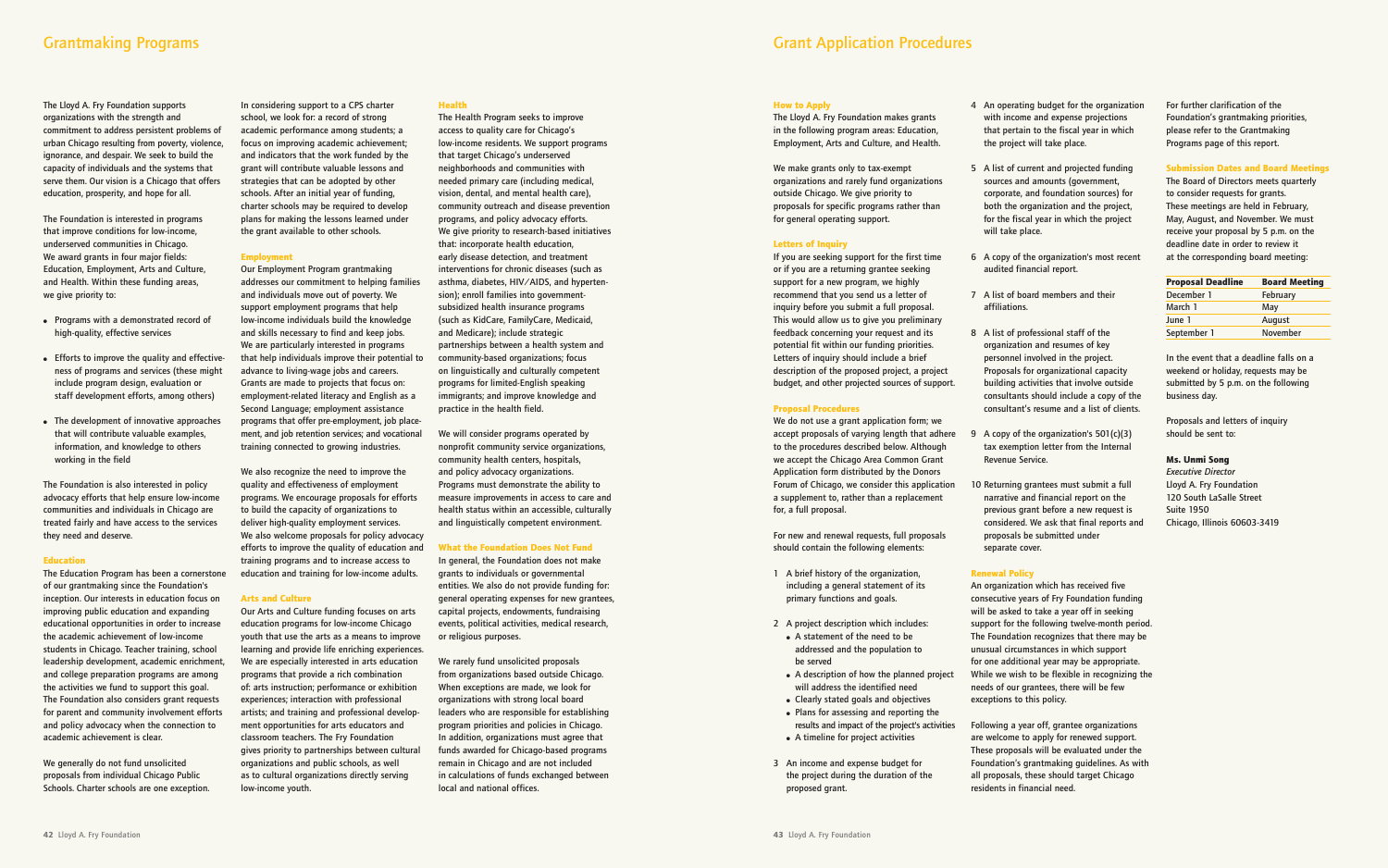#### **Board of Directors**

David A. Donovan Director

Lloyd A. Fry III Vice Chairman

Stephanie Pace Marshall Vice President

Howard M. McCue III Chairman

M. James Termondt President and Treasurer

Unmi Song Executive Director and Secretary

#### **Staff**

Unmi Song Executive Director

Ernest Vasseur Senior Program Officer Health

Sharon Bush Program Officer Employment

Yolanda Knight Program Officer Education

Sydney R. Sidwell Program Officer Arts and Culture

Cornelia G. Speed Grants Administrator

Lisa Torres Secretary

Melissa Hixon Office Manager

Diane Sotiros C.P.A., Controller

Guy A. Sell C.P.A.

Photography: Jean Clough Writing: Marcia K. Festen Design: Sam Silvio Printing: Active Graphics Inc